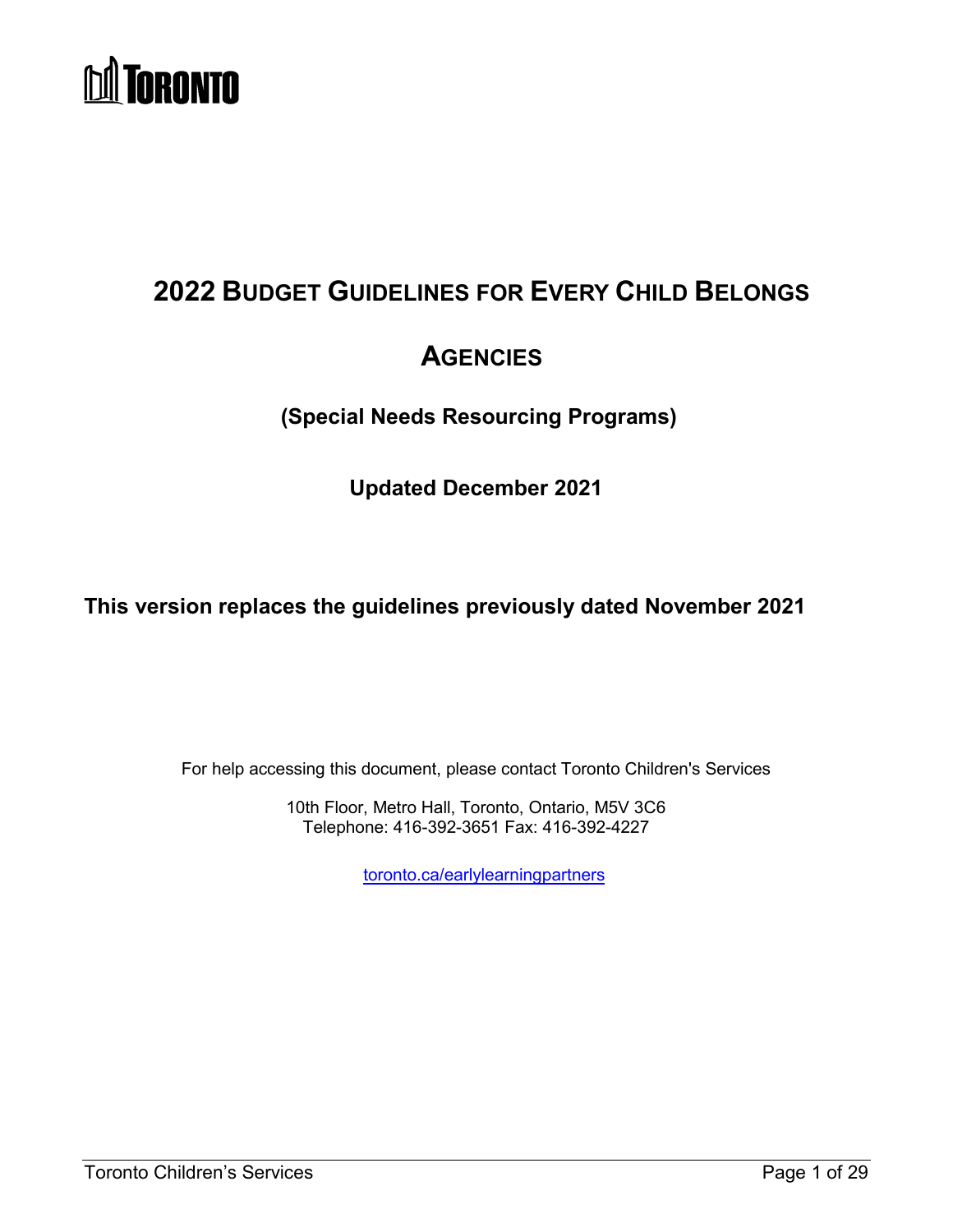## **Table of Contents**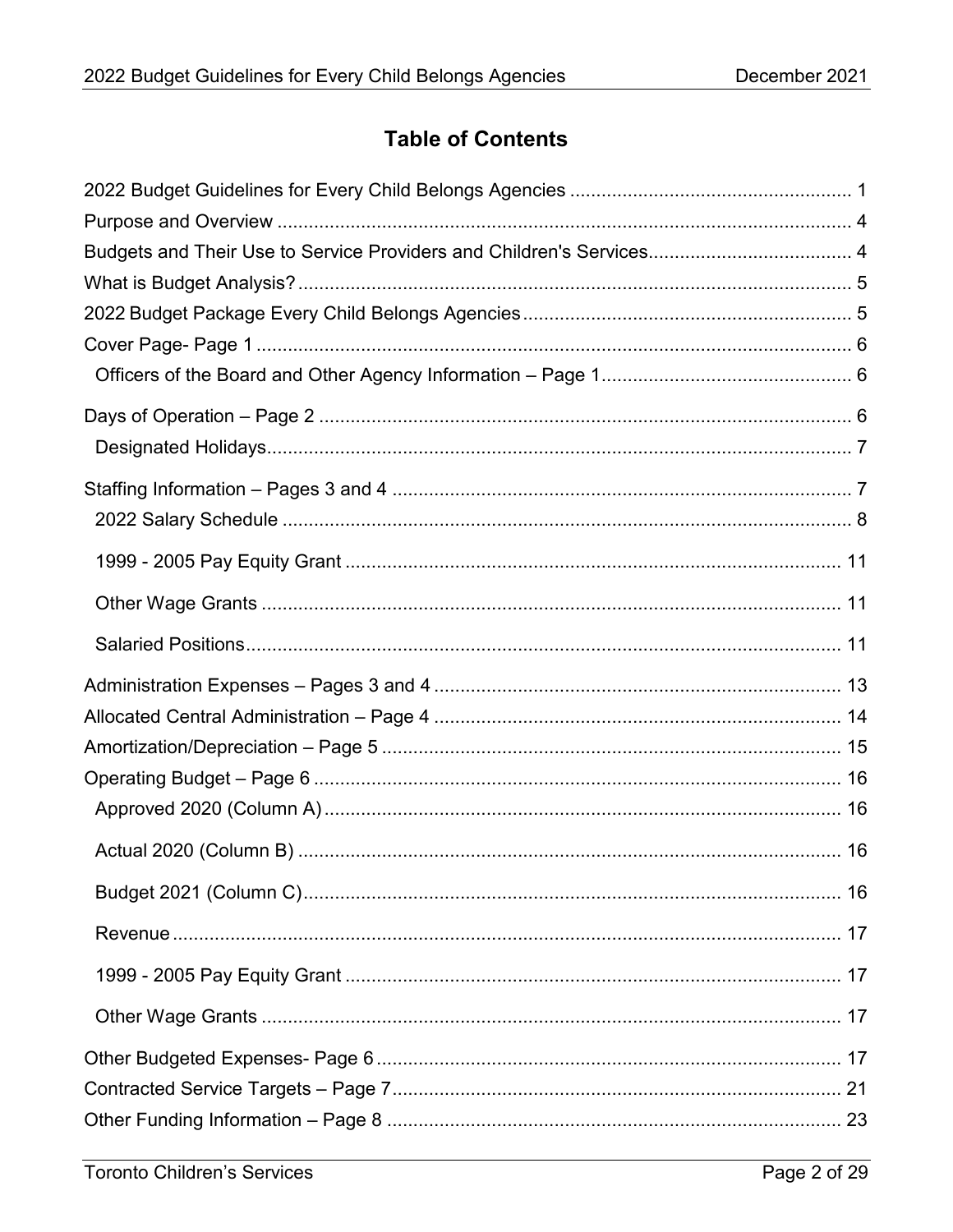| Approval of Budget by the Board of Directors and Budget Submission Deadline 25 |  |
|--------------------------------------------------------------------------------|--|
|                                                                                |  |
|                                                                                |  |
|                                                                                |  |
|                                                                                |  |
|                                                                                |  |
|                                                                                |  |
|                                                                                |  |
|                                                                                |  |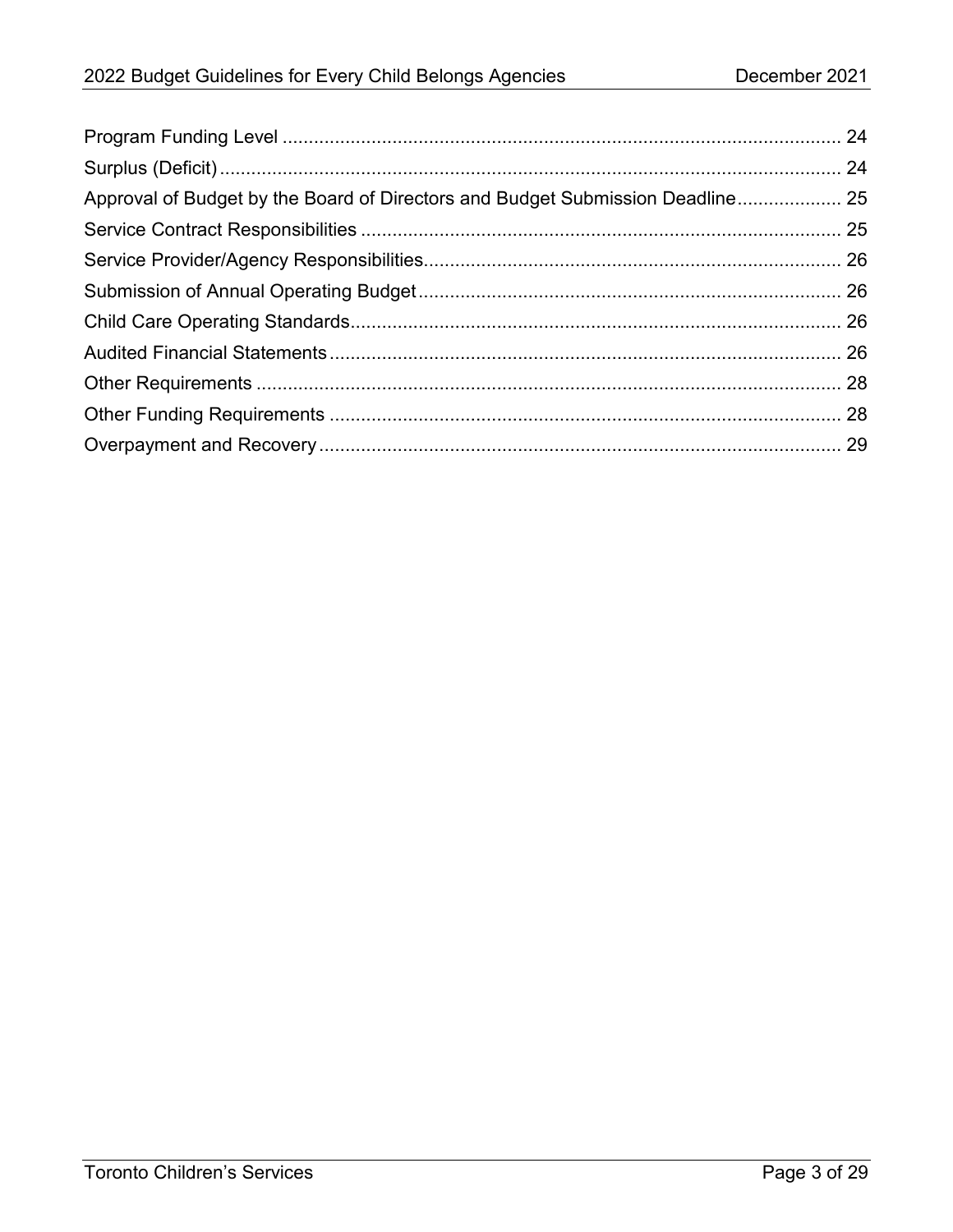## <span id="page-3-0"></span>**Purpose and Overview**

The primary purpose of these guidelines is to provide agencies with a Service Agreement with the City of Toronto guidance on Toronto Children's Services' ("TCS") annual budget submission process for Every Child Belongs funding, and to assist agencies in completing the 2022 budget accurately. Agencies with a Service Agreement with the City are required to comply with these guidelines.

The guidelines outline budget submission deadlines, description of the allowable operating costs that are funded by the City (and maximum funding thresholds if applicable), how information submitted in the budget may impact funding levels an agency receives, and a brief outline of the budget analysis conducted by TCS.

The guidelines are updated annually to reflect current legislation, guidelines, or policies issued by the Ministry of Education or the City of Toronto, to reflect changes to the child care system, or to provide clarity regarding service provider reporting requirements and/or the City's funding responsibilities in the child care sector.

## <span id="page-3-1"></span>**Budgets and Their Use to Service Providers and Children's Services**

Budgets are financial plans used by agencies. A budget takes the agency's operational goals and objectives and translates it into something measurable to assist the agency in establishing priorities, identifying efficiencies, measuring actual performance, anticipating future conditions and avoiding otherwise unforeseen problems.

TCS uses the annual budgets as a mechanism to ensure accountability, for the use of public funds, which the City extends to service providers. The funding paid to the service providers with whom the City has a Service Agreement, are set based on budgeted cost and operating information. As a result, ensuring the reasonableness of the budget information submitted by funded agencies is of critical importance. The agency will use the funds provided only for the expenses, according to the budget guidelines, that directly support the provision of Every Child Belongs services in the City of Toronto.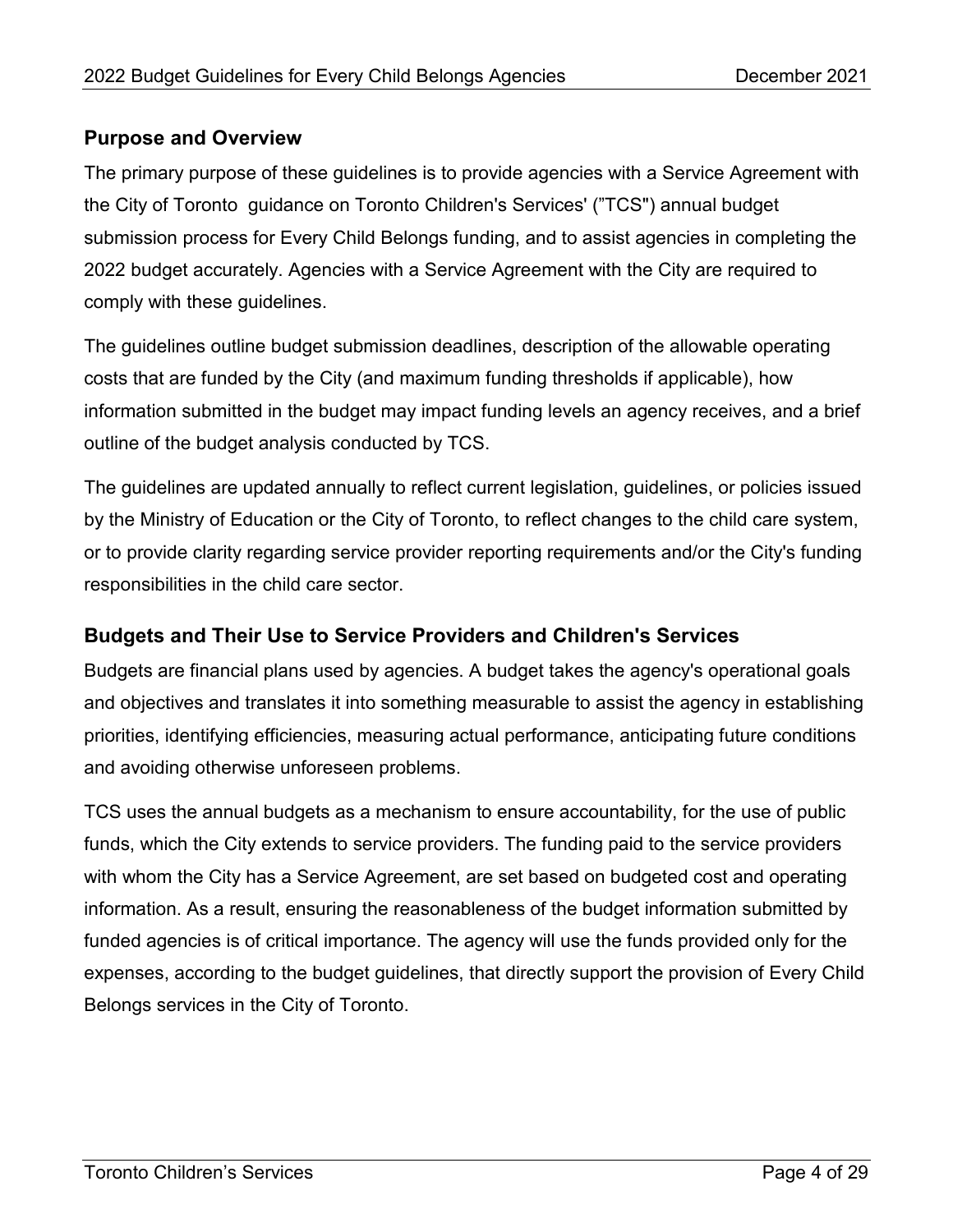### <span id="page-4-0"></span>**What is Budget Analysis?**

TCS analyzes all of the information in the submitted budget to ensure reasonableness. The analysis also includes a review of the sustainability of the program's operating plan and overall financial health of the agency. The analysis is conducted based on knowledge of the child care sector, the operations of specific Every Child Belongs services, and application of the City's relevant guidelines and policies. The amounts budgeted for the current year are also compared to the prior year's approved amounts and actual performance to identify significant variances which may require follow-up.

## <span id="page-4-1"></span>**2022 Budget Package Every Child Belongs Agencies**

**NOTE:** For the 2022 Budget (Column C) the expenses and revenue **must not** include COVID-19 related costs and revenue (COVID-Free Budget).

**NOTE:** For the 2021 actuals (Column B) the expenses and revenue **must** include COVID-19 related costs and revenue.

Agencies must submit a budget for each ECB (SN) program that receives funding. These guidelines provide users who prepare and submit the budget with an overview of the information that is required in the budget submission.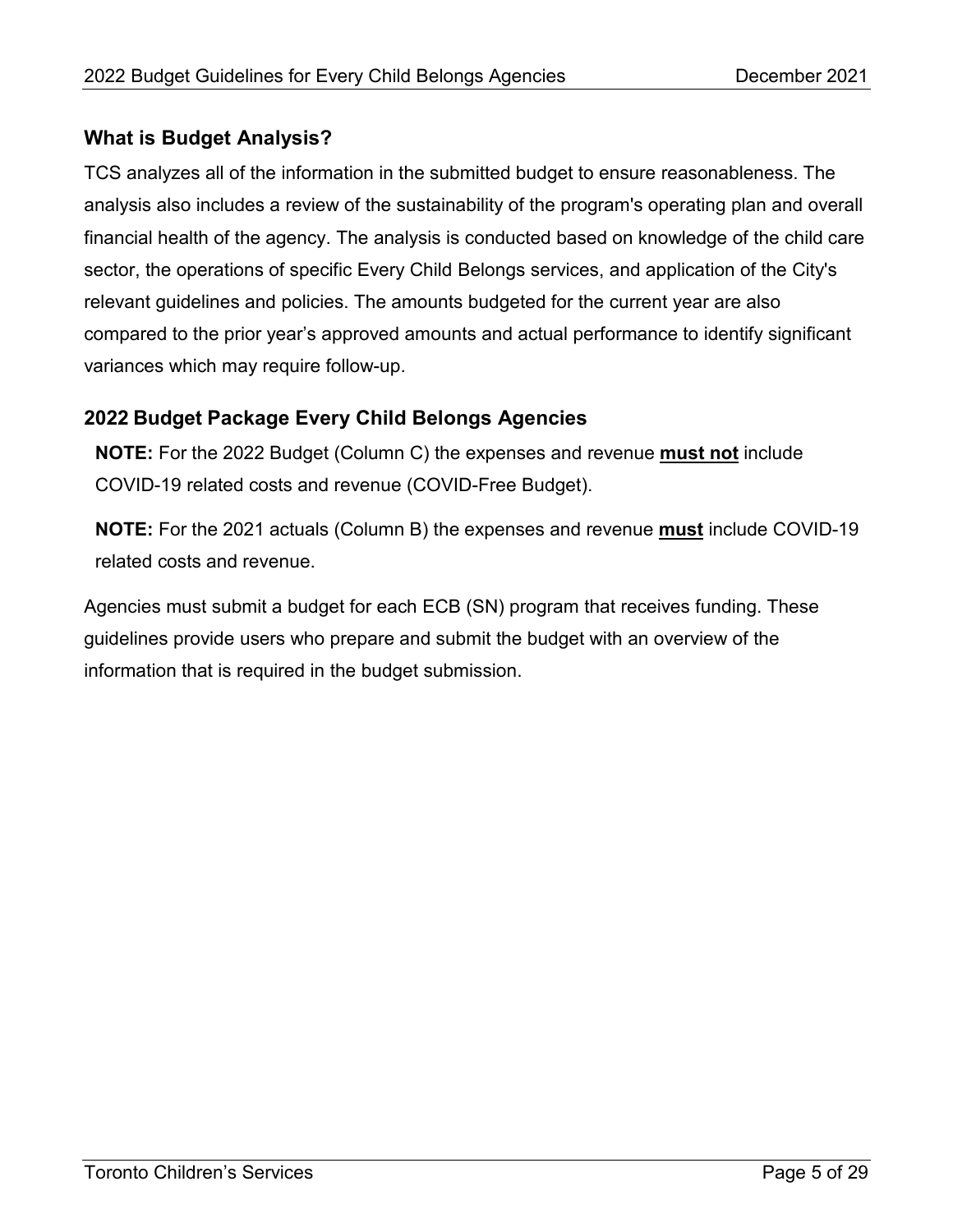## <span id="page-5-0"></span>**Cover Page- Page 1**

Please provide the following information on the cover page of the budget package:

- Agency Legal Name
- Agency ID
- Location Name
- Location ID
- Business telephone and fax number
- Address
- Number of Every Child Belongs Programs
- Whether the agency's staff work under a Collective Agreement
- Name of the Agency Primary Contact, their position title, and email address

The cover page of the budget package also lists the documents that may be required as part of the complete budget submission.

The budget must be approved by the Board of Directors and the cover page must be signed by a Signing Officer of the Board before it is submitted to Children's Services.

## <span id="page-5-1"></span>**Officers of the Board and Other Agency Information – Page 1**

Complete the required information on page 1 of the budget. A separate listing with all names, addresses, and phone numbers of Board Members can be attached if a listing already exists. Any changes to the Board Members in 2021 must be submitted to Children's Services. This also applies to changes in Signing Officers. **Agencies that have access to the Contacts and User Management tab in Online Services should make changes to Board Members and other Agency Contacts through Online Services and may leave the name and signature section of page 1 blank.**

## <span id="page-5-2"></span>**Days of Operation – Page 2**

Enter the specific dates and number of days each month that services (e.g., direct service to clients, administrative service to clients) are not provided/available in the Closed Dates table. **Note:** please refer to the example in the table. When the number of closed days for each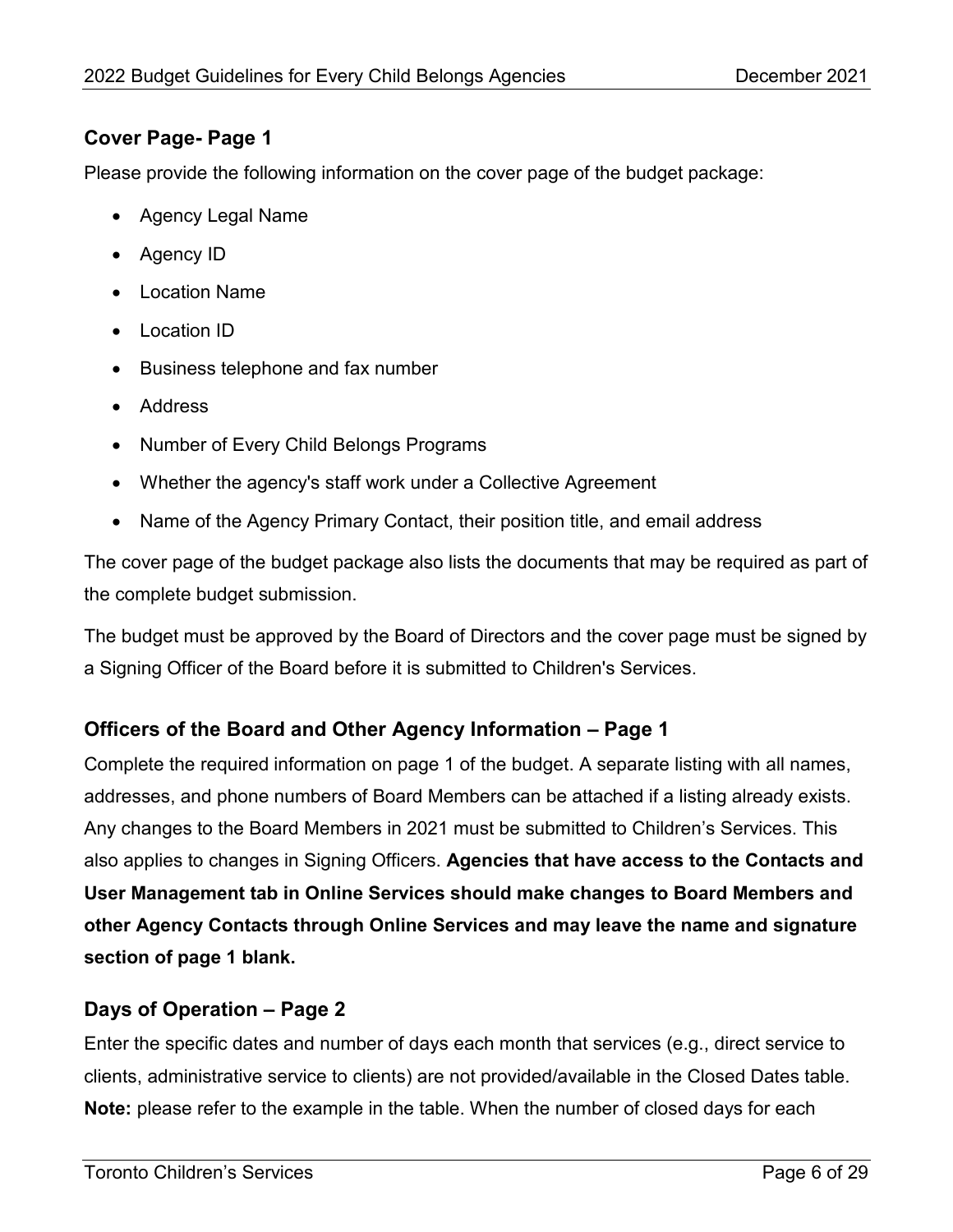month has been entered, the total days that services are provided/available is automatically calculated.

Any changes to the days of operation must be forwarded to your Consultant/Resource Supervisor as soon as possible. Calculation should **not** include statutory holidays, as they are already included in the calculation of possible days of operation.

## <span id="page-6-0"></span>**Designated Holidays**

The Designated Holidays list below outlines the ten statutory holidays recognized by TCS as designated holidays.

| <b>Holiday</b>          | <b>Date</b>            |
|-------------------------|------------------------|
| New Year's Day          | <b>January 3, 2022</b> |
| <b>Family Day</b>       | February 21, 2022      |
| <b>Good Friday</b>      | April 15, 2022         |
| Victoria Day            | May 23, 2022           |
| Canada Day              | July 1, 2022           |
| <b>Civic Holiday</b>    | August 1, 2022         |
| Labour Day              | September 5, 2022      |
| <b>Thanksgiving Day</b> | October 10, 2022       |
| <b>Christmas Day</b>    | December 26, 2022      |
| <b>Boxing Day</b>       | December 27, 2022      |

**NEW:** September 30, 2022 is a new Statutory Holiday for the Canadian Federal Government being recognized as a National Day for Truth & Reconciliation. If the Agency is closed this day enter this day as an additional closed day when completing the 2022 budget submission. Currently the Province of Ontario has not designated this as a statutory holiday.

## <span id="page-6-1"></span>**Staffing Information – Pages 3 and 4**

Salaries, wages, and benefit costs compose a large majority of expenses in a service agency. Therefore, the Consultant/Resource Supervisor will focus their attention in this area and require specific detail relating to this category to complete their analysis.

Staff salaries cannot exceed the maximum salary established in the 2022 Salary Schedule listed below. The maximum salary or hourly rate is the highest point in the range listed. Where there is no range identified, the amount listed for salary or hourly rate is the maximum.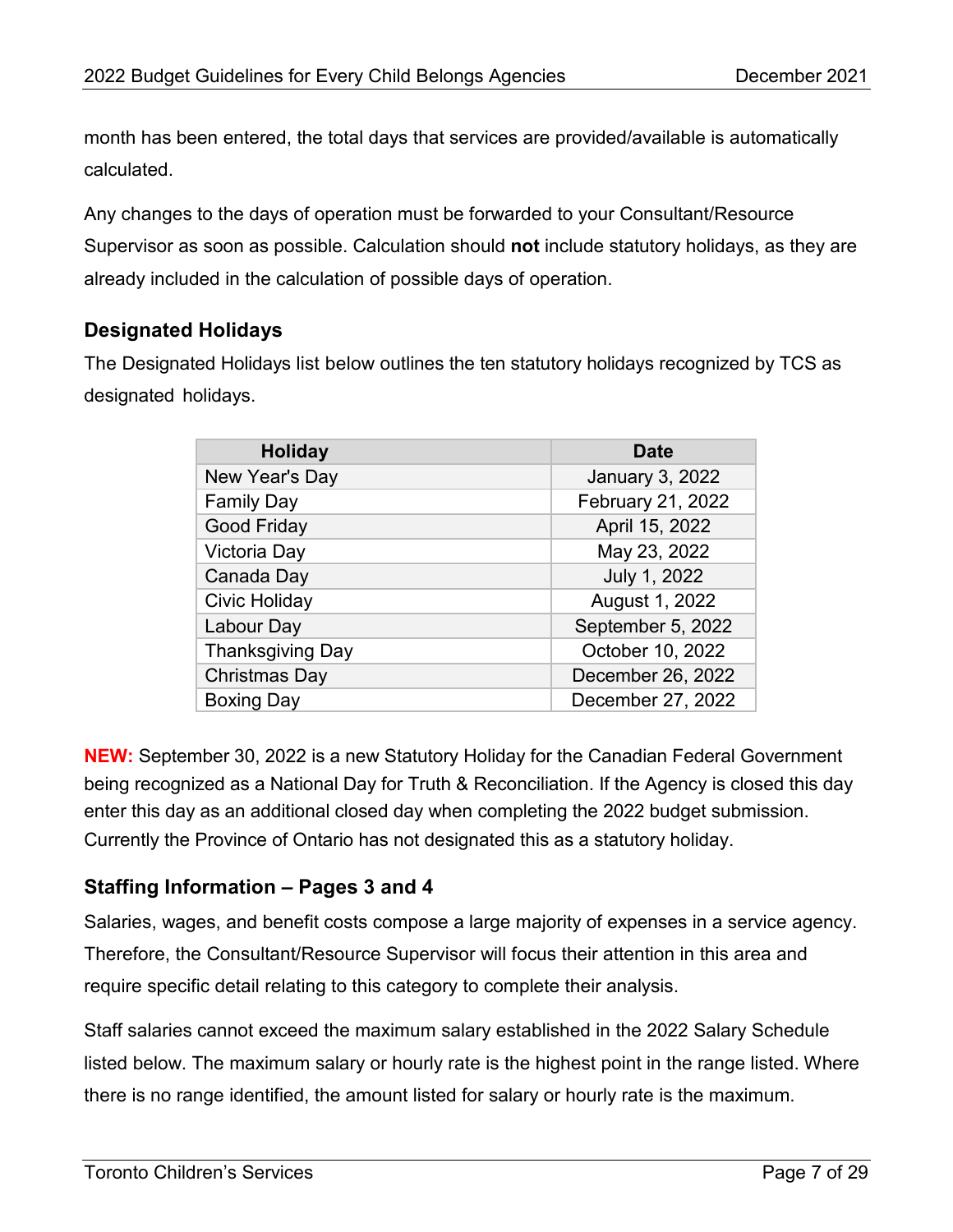A full time equivalent (FTE) staff is one who works 35 hours a week. The salary referred to in this principle includes all wage grants. Salaries for untrained program staff cannot exceed the maximum salaries established in the 2022 Salary Schedule paid for untrained staff, regardless of years of service. Untrained staff salaries may be allowed to be above the 2022 Salary Schedule, only in circumstances where there has been a pay equity settlement and in this case, a copy of the pay equity plan must support this claim.

The base salary (exclusive of any grants) for all staff must meet minimum wage as set out by the Ministry of Labour.

On November 4, 2021, [the Provincial government](https://www.ontario.ca/document/your-guide-employment-standards-act-0/minimum-wage) introduced a bill that would, if passed, raise minimum wage rates on January 1, 2022 to \$15.00 per hour.

At this time, even though the bill has not been passed Children's Services would like to plan for it and will take action for any submitted budgets that have hourly wages less than \$15.00 per hour.

#### **Toronto Children's Services will review budget submissions and if there are hourly wages that need to be adjusted the budget will be not be returned to the operator and CS will change the hourly amount to the legislated minimum.**

Where staff works less than 35 hours a week, the maximum allowable salary is the pro-rated amount based on the number of hours worked in the week. The allowable salary ranges are listed in the 2022 Salary Schedule below, which includes any historic wage grants.

## <span id="page-7-0"></span>**2022 Salary Schedule**

| <b>PROGRAM STAFF</b>         | <b>CITY OF TORONTO</b><br><b>ANNUAL SALARY</b><br><b>RANGE</b> | <b>CITY OF TORONTO</b><br><b>HOURLY RANGE</b> |
|------------------------------|----------------------------------------------------------------|-----------------------------------------------|
| <b>Supervisor</b>            | \$91,676                                                       | \$50.37                                       |
| (35 hours week)              | to                                                             | to                                            |
|                              | \$107,707                                                      | \$59.18                                       |
| <b>Resource Consultation</b> | \$65,055                                                       | \$35.74                                       |
| <b>Staff</b>                 | to                                                             | to                                            |
| (35 hours week)              | \$71,287                                                       | \$39.17                                       |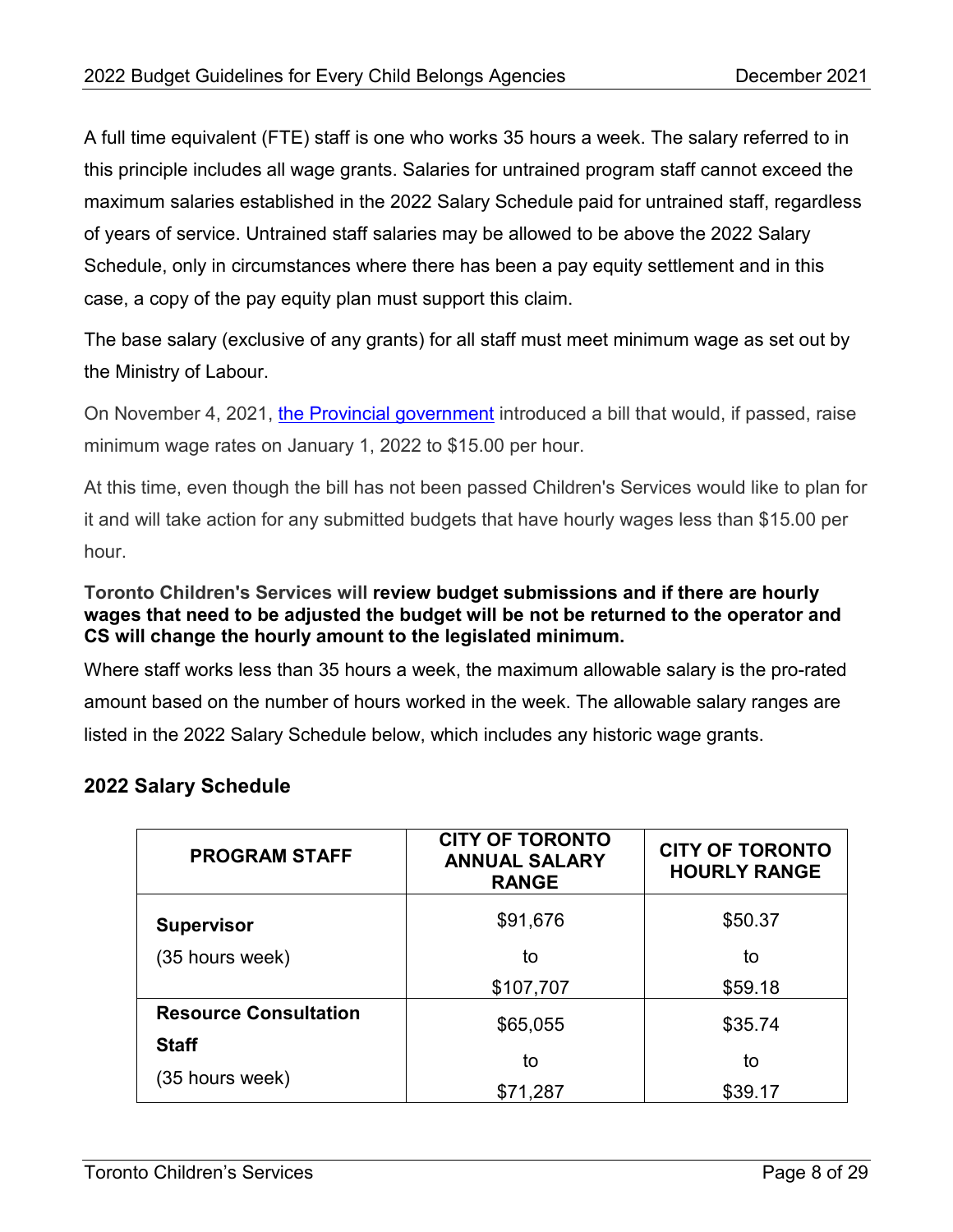| <b>PROGRAM STAFF</b>                                                                      | <b>CITY OF TORONTO</b><br><b>ANNUAL SALARY</b><br><b>RANGE</b> | <b>CITY OF TORONTO</b><br><b>HOURLY RANGE</b> |
|-------------------------------------------------------------------------------------------|----------------------------------------------------------------|-----------------------------------------------|
| <b>Specialized Consultant</b><br>(35 hours week)                                          | \$91,676<br>to \$107,707                                       | \$50.37<br>to \$59.18                         |
| <b>Administration</b> (maximum<br>applies to an individual<br>salary)<br>(35 hours weeks) | Maximum \$124,315                                              | Maximum \$68.30                               |

In 2022 the minimum hourly salary rate is \$15.00 and is effective as of January 1, 2022

## **Calculation of FTEs**

The number of FTEs is automatically calculated on pages 3 and 4 of the budget when all of the following information has been provided: the number of hours worked a day for each staff; the number of days worked per year for each staff; the agency's standard operating days for the year; and the agency's standard hours per work day.

The agency's standard operating days is calculated on page 2 and carried forward to pages 3 and 4. The agency's standard hours per workday should be entered on the Staffing Sheet on page

**See examples of the FTE calculation below:** 

## **Example 1: Hours and days worked by staff same as agency's standard hours and days**

An employee works 7 hours per day and 260 days per year, the same as the agency's standard work hours per day and standard operating days for the year. In this case, an FTE calculation is not necessary and the staff is considered to be 1 FTE.

## **Example 2: Hours worked by staff differ from agency's standard operating hours**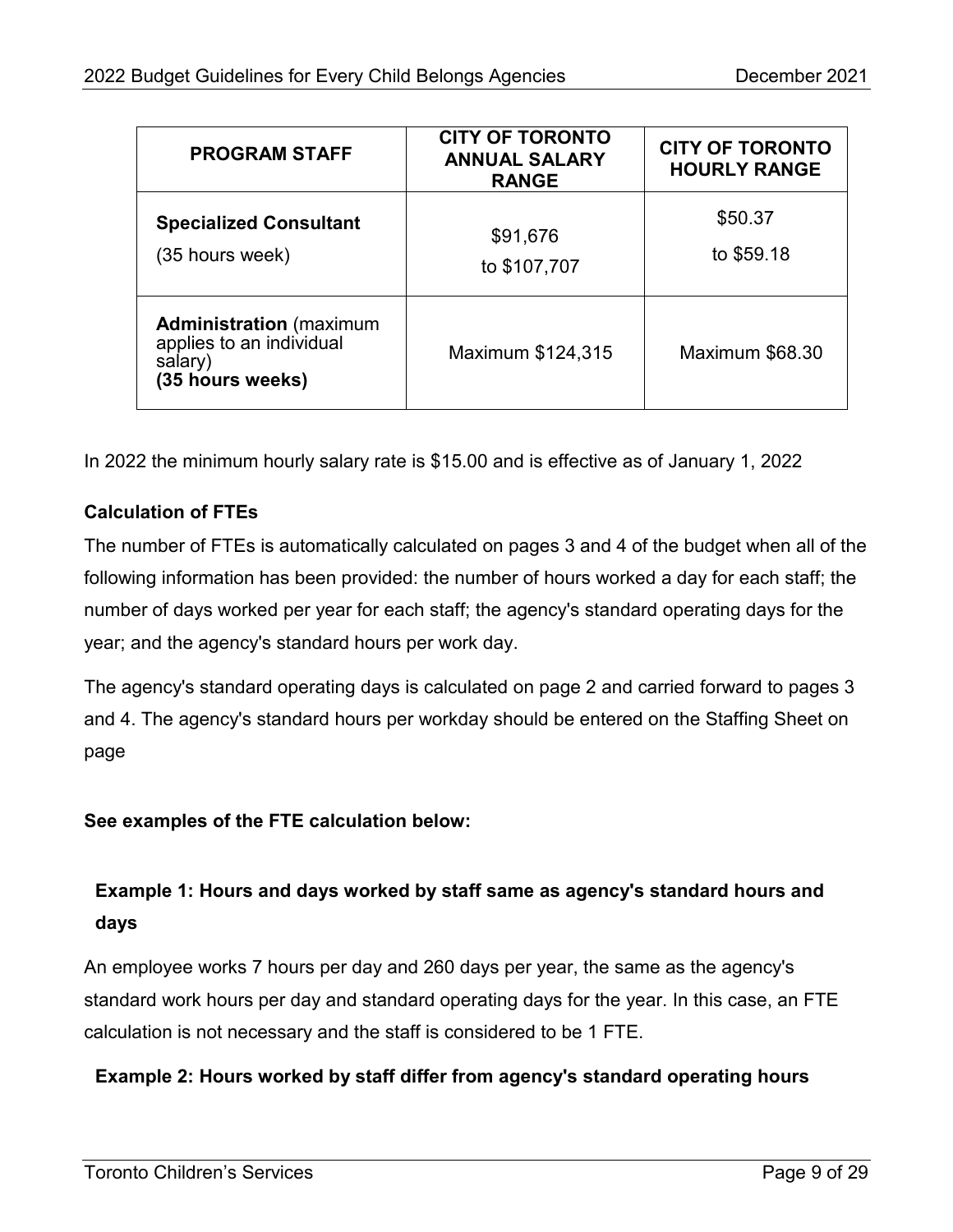An agency's standard work hours per day is 7.5 hours and operates 259 days per year. An employee who works 4 hours per day for 259 days of the year is considered to be 0.53 FTE, which is calculated by dividing the employee's hours per day by the agency's standard hours per workday (4 hours ÷ 7.5 hours = 0.53 FTE). An employee who works 2.2 hours per day at the same agency would be considered  $0.29$  FTE (2.2 hours  $\div$  7.5 hours = 0.29 FTE).

#### **Example 3: Days worked by staff differ from agency's standard operating days**

An agency's standard work hours per day is 7 hours and operates 260 days per year. An employee works 7 hours per day for 216 days of the year is considered to be 0.83 FTE, which is calculated by dividing the employee's days per year by the agency's operating days for the year (216 days  $\div$  260 days = 0.83 FTE). An employee who works only 45 days at the same agency would be considered  $0.17$  FTE (45 days  $\div$  260 days = 0.17 FTE).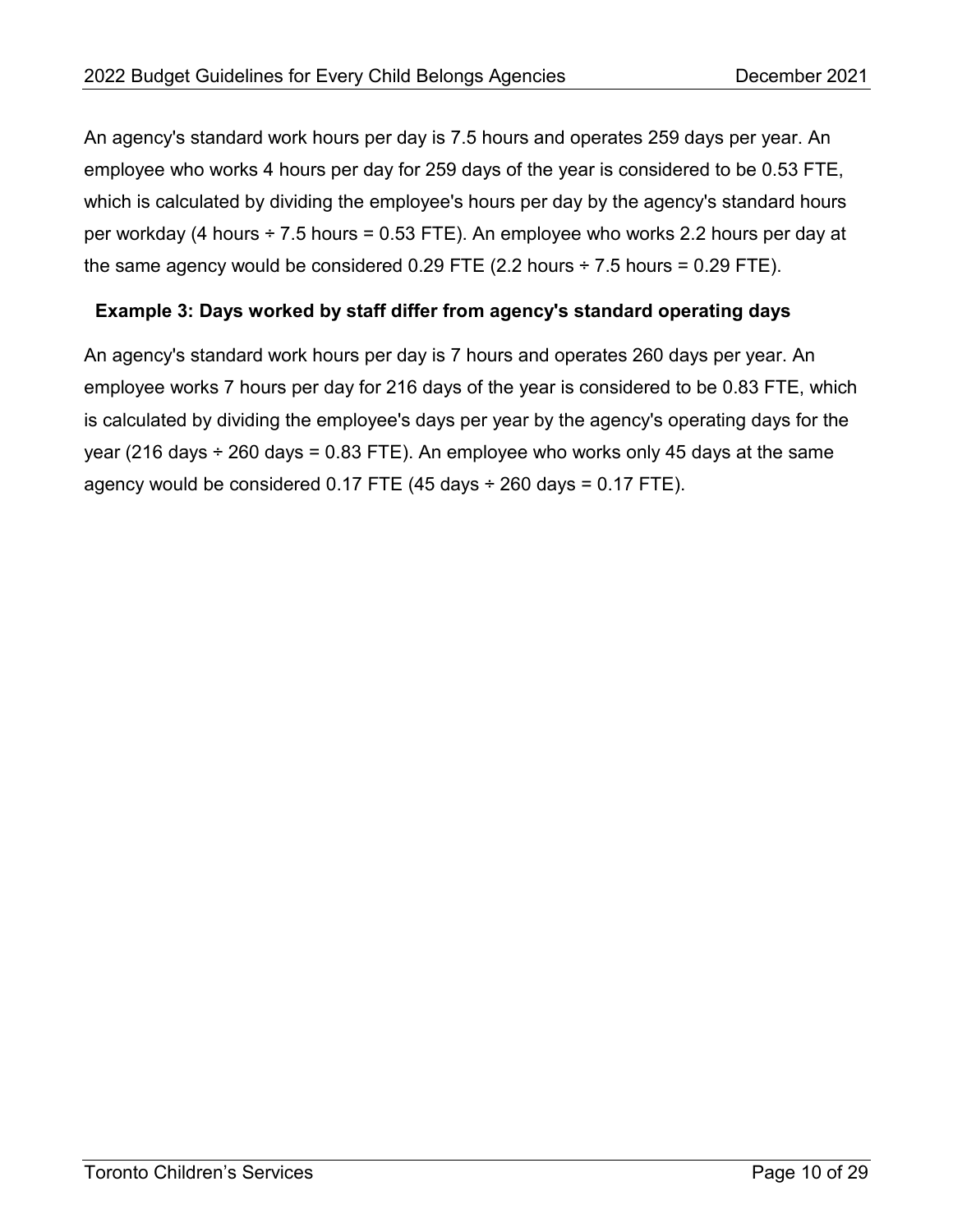## **Example 4: Hours and days worked by staff differ from agency's standard hours and days**

An agency's standard work hours per day is 8 hours and operates 260 days per year. An employee works 180 days per year and 6 hours per day is considered to be 0.52 FTE. The FTE is calculated by dividing the product of the staff's hour-days per year by the product of the agency's hour-days per year  $[(180 \text{ days} \times 6 \text{ hours}) \div (260 \text{ days} \times 8 \text{ hours}) = 0.52 \text{ FTE}]$ . Similarly, a staff who works 95 days per year and 3.3 hours per day at the agency is considered to be 0.15 FTE  $(95 \text{ days} \times 3.3 \text{ hours}) \div (260 \text{ days} \times 8 \text{ hours}) = 0.15 \text{ FTE}.$ 

## <span id="page-10-0"></span>**1999 - 2005 Pay Equity Grant**

The base liability funding for 1999 - 2005 Pay Equity Grant ended on December 31, 2005. There is no provision to fund future years' base liability; therefore, any planned 2022 salary increase should be recorded in the column of "Base Salary". Distribution of pay equity grant to individual staff must follow the Pay Equity guidelines and agency's Pay Equity Plan.

1999 - 2005 Pay Equity Grant will continue to be funded as a separate line item for 2021. Accordingly, any Pay Equity Grant paid to staff should be reflected in the 1999 - 2005 Pay Equity Grant column on pages 3 or 4 of the budget.

## <span id="page-10-1"></span>**Other Wage Grants**

Some agencies also receive other grants for salaries and benefits, such as Pay Equity grants from other levels of government. These should be included in the appropriate column on pages 3 and 4 for each staff receiving these grants.

## <span id="page-10-2"></span>**Salaried Positions**

Provide the following information for each salaried position for which the budget is being submitted:

- the position
- the staff's name
- the number of hours per day and days per year the staff works for this program
- their base salary, excluding grants; and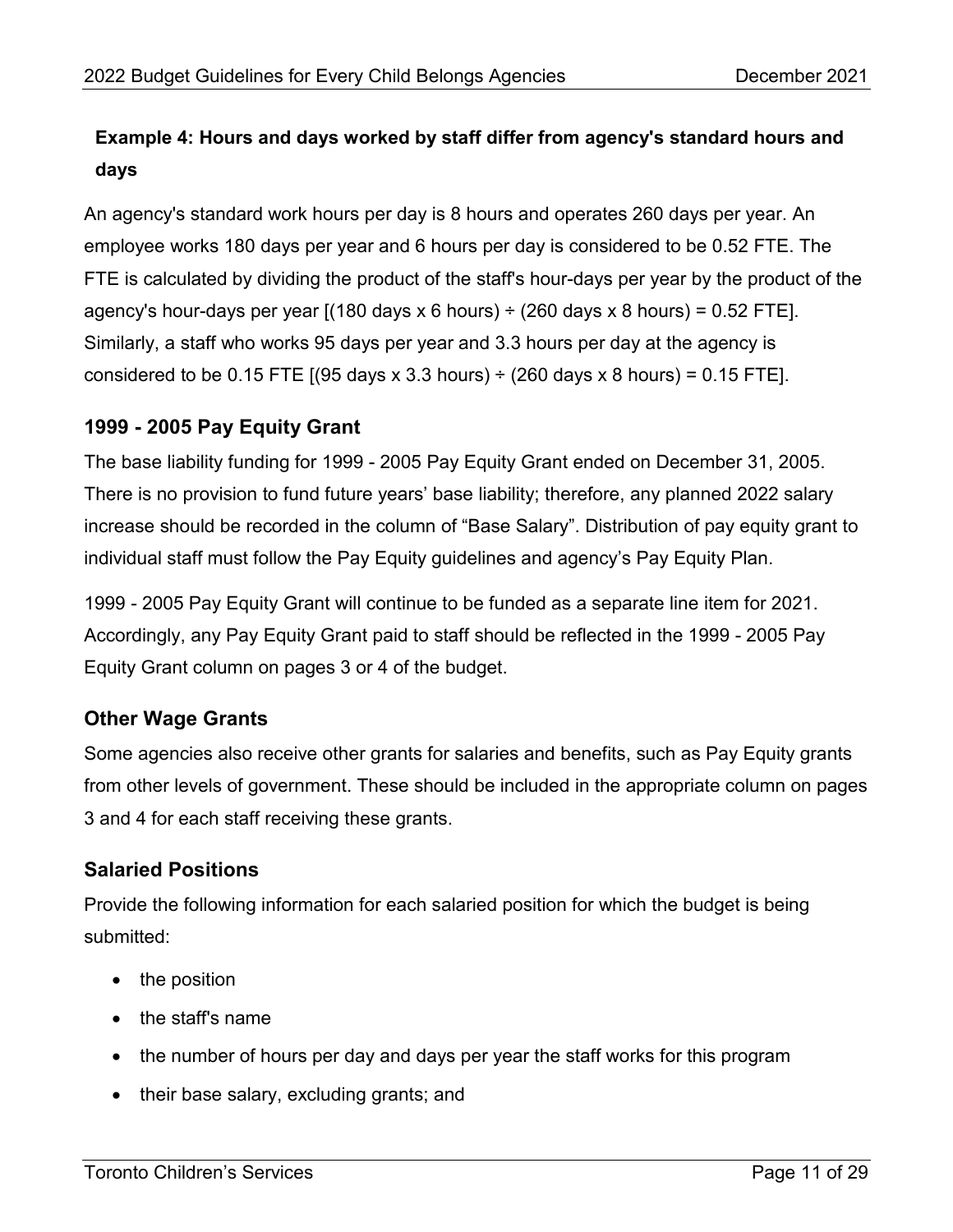- Multi-service agencies or agencies with multiple locations where the staff is working in various location, should record the percentage where the staff is allocated to this location for which the budget is being submitted
- the total amount of any 1999 2005 Pay Equity Grant the staff receives
- or the total amount of other Wage Grants the staff receives.

#### **Supervisor**

The Supervisor is a staff who works full time supervising the Every Child Belongs program(s). If the Supervisor supervises more than one location, list only the hours and salary related to the location for which the budget is being submitted. This may also apply to a Supervisor who also works as a Resource Consultation Staff and/or be responsible for some administration tasks. In this case, the salary should be pro-rated to Supervisor, Resource Consultation Staff and/or administration depending on the number hours actually spent in conducting each responsibility.

The supervisors/managers that directly supervise the staff that provide Every Child Belongs services are to be captured within the Span of Control of 1 to 15. Please refer to the table below for more information.

| <b>FTE</b>     | $\%$   | <b>%TO USE</b> |
|----------------|--------|----------------|
| 1              | 0.066  | 0.07           |
| $\overline{2}$ | 0.132  | 0.13           |
| $\overline{3}$ | 0.198  | 0.2            |
| 4              | 0.264  | 0.26           |
| $\overline{5}$ | 0.33   | 0.33           |
| 6              | 0.396  | 0.4            |
| 7              | 0.462  | 0.46           |
| 8              | 0.528  | 0.53           |
| 9              | 0.594  | 0.59           |
| 10             | 0.66   | 0.66           |
| 11             | 0.726  | 0.73           |
| 12             | 0.792  | 0.79           |
| 13             | 0.858  | 0.86           |
| 14             | 0.924  | 0.92           |
| 15             | .99 (1 |                |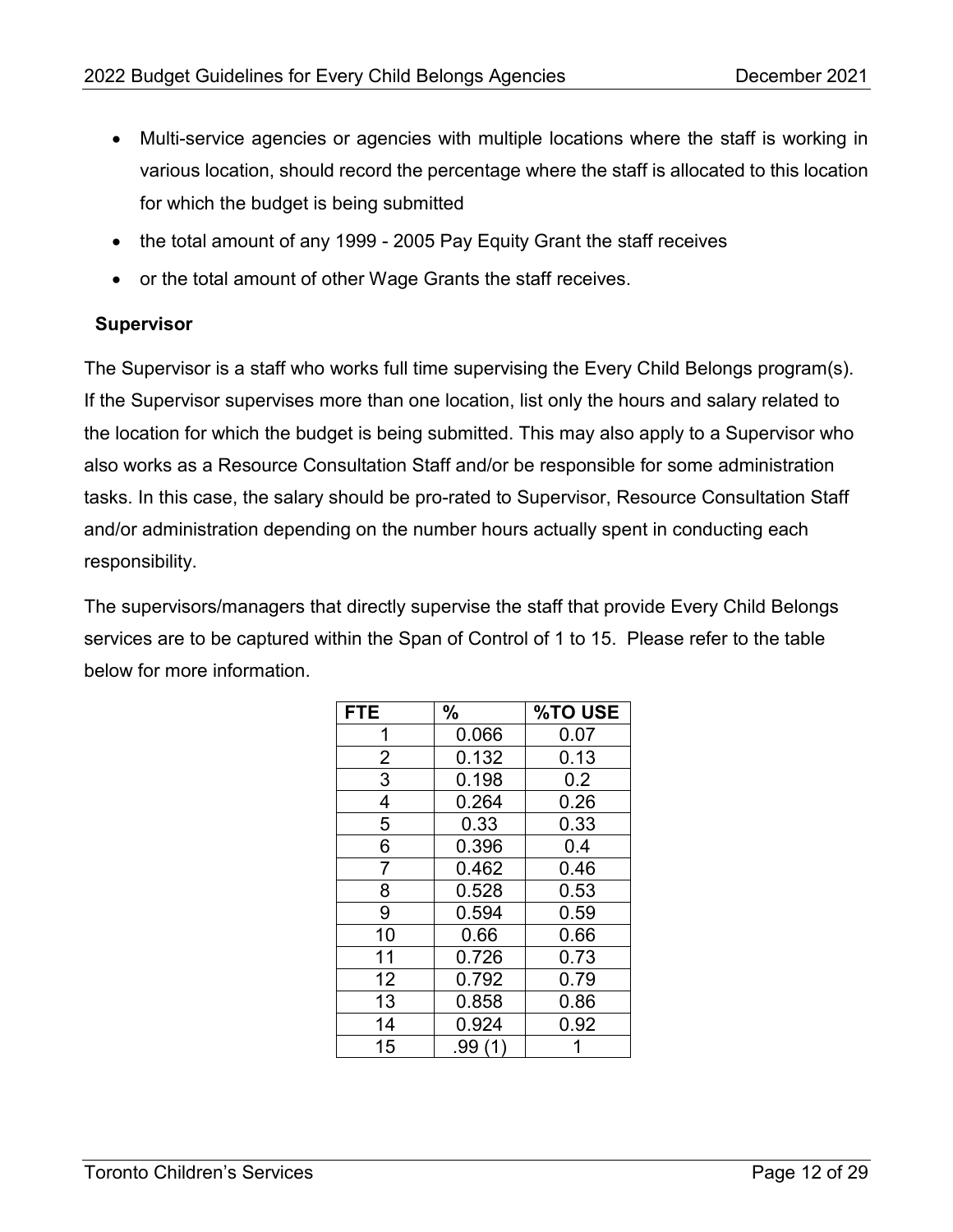#### **Resource Consultation Staff**

List all staff with the appropriate information who work at the location for which the budget is being submitted, or who provide consultation services to the assigned licensed child care programs from this location.

#### **Specialized Consultant**

List all staff with the appropriate information that provide specialized consulting services such as an occupational therapist, behaviour specialist, psychologist or psychiatrist, registered nurse etc. at this location.

#### **Specialized Contract Services**

Specialized contract services include services provided under contract such as occupational therapist, behaviour specialist, psychologist, or psychiatrist. These costs should be included under Contracted Services on **page 6, not page 3.**

#### **Caretaking/Cleaning Staff**

Caretaking/cleaning services provided by staff should be listed under salaried positions. Please select the Staff Positions from the drop down list that is applicable to the staff.

If caretaking/cleaning services are provided under contract, include the costs under Contracted Services. Enter the total amount budgeted for the contracted services in the box under "Contracted Services"

#### **Staff Benefits**

Employer contributions and benefits are allowable budget expenses up to a maximum of 25% of the total projected salary costs, including staffing and allocated admin. Any wage grants paid towards benefits is included in the 25% allowable benefit costs.

#### <span id="page-12-0"></span>**Administration Expenses – Pages 3 and 4**

Administration may include both salaried and contracted administrative services, including contracted bookkeeping services. The maximum allowable administrative costs can be shared by more than one individual involved in administrative duties. If a salaried employee provides administrative services, provide the details for that employee under Salaried Positions on page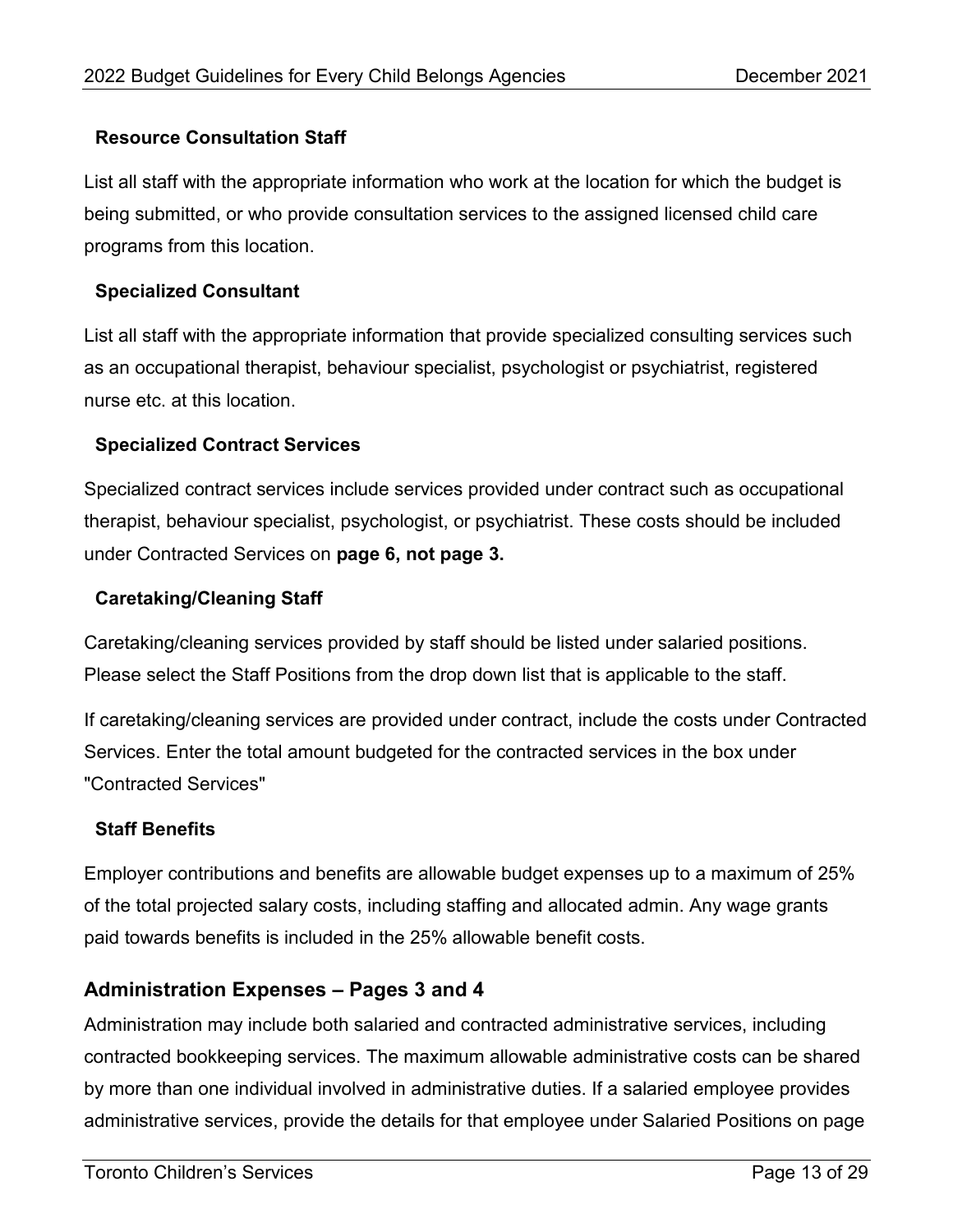3 of the budget. If more than one salaried employee is involved in administrative duties, record the total salary for each employee under Allocated Central Administration on page 4 of the budget.

The cost for contracted administration services should be recorded under Contracted Administration Services on page 3 of the budget. Contracted administration includes costs for services provided by staff that are not agency employees (i.e. they do not receive a T4 slip or T4A slip from the agency).

Note: The subtotal amount for Administration Costs will be captured on page 6 "Column C"

The reasonable level of budgeted administration costs, both salaried and contracted, is deemed to be up to 10% of the agency's program funding.

## <span id="page-13-0"></span>**Allocated Central Administration – Page 4**

Multi-service agencies with multiple locations with centralized administration functions should record the salaried administration costs allocated to the location for which the budget is being submitted, on page 4 of the budget. Examples of centralized administration functions may include executive positions, human resources, accounting and payroll, marketing, or clerical support.

The same information provided for salaried positions on page 3 must also be provided for any staff listed under allocated central administration on page 4. In addition, the percentage of the employee's salary that is allocated towards administration costs for the program must also be provided.

The allocated administration costs will be reviewed for reasonableness by the Consultant/Resource Supervisor as part of the budget analysis process. The agency must provide clear evidence that supports the allocation and indicate its reasonableness. Individual salaries should not exceed the maximum salaries as per the 2022 Salary Schedule.

The onus of providing this evidence of reasonableness belongs to the agency and the Consultant/Resource Supervisor must document evidence gathered and document the rationale for conclusion on reasonableness. Please complete page 4 if no other disclosure is provided.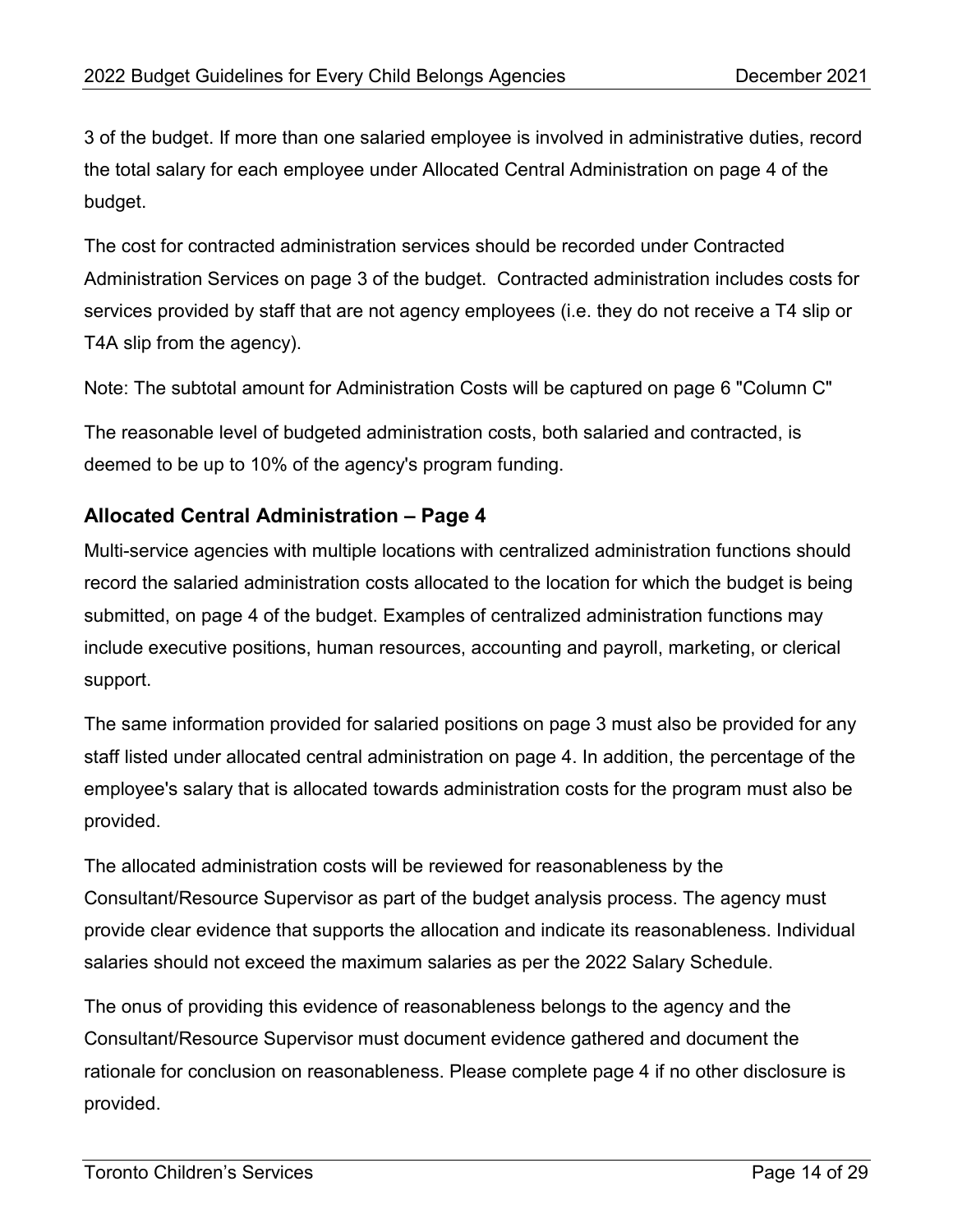The total allocated salaries and grants amounts will be captured on page 6 column C under Administration.

Agencies who also submit budgets to TCS for Child Care Centres, EarlyON Child Centres & Indigenous-Led (Journey Together) Programs, and/or Home Child Care Agencies should be sure that no individual receives more than the maximum admin salary or is allocated more than 100% of their standard work day when all submitted budgets are considered.

## <span id="page-14-0"></span>**Amortization/Depreciation – Page 5**

This category includes expenses of a capital nature that individually exceed \$5,000. This may include depreciable assets such as furniture, playroom and playground equipment, computer hardware and depreciable leasehold improvements.

Invoices must be provided in order for these expenses to be recognized. All purchases in this category must be depreciated/amortized over a minimum of five years.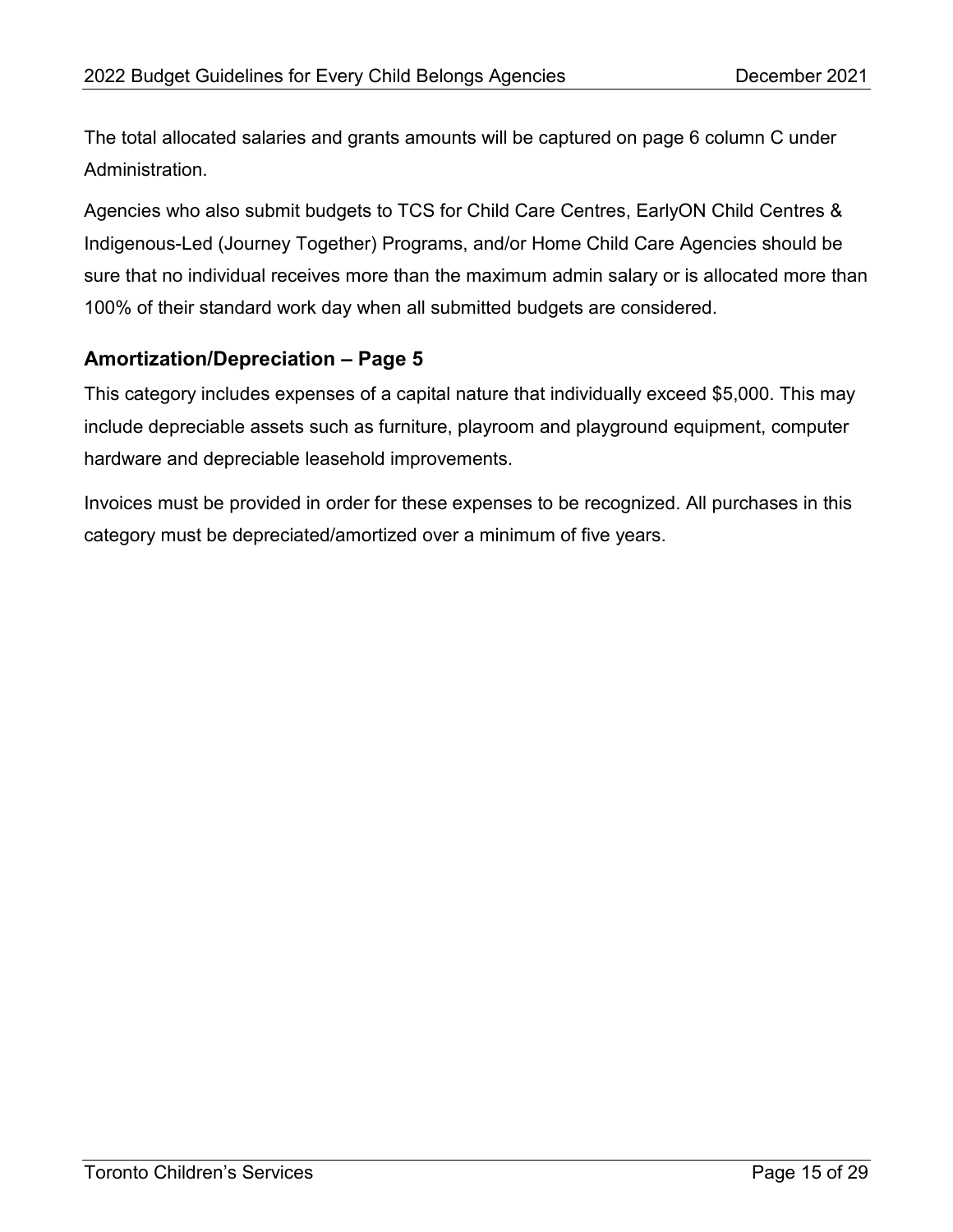However, the number of years of depreciation/amortization may vary depending on the asset. For example, significant leasehold improvements may be amortized over the term of the lease or loan.

Minor Capital and Health and Safety funded by the City through approved grants must not be included as an amortization expense. Costs for the same project, which exceeded the City funded portion, may be included.

Invoices must be provided to support any capital expenditures recorded on page 5 of the budget.

If a centre is budgeting amortization costs in the budget, the Amortization Expenses spreadsheet must be completed and submitted with invoices. This spreadsheet is available as the last tab in the budget template. In situations where an agency has funding from TCS for additional program areas such as Group Child Care, the amortized expense will be analyzed as a whole amount and attributed accordingly.

## <span id="page-15-0"></span>**Operating Budget – Page 6**

## <span id="page-15-1"></span>**Approved 2020 (Column A)**

The revenue and expense amounts approved by TCS for the prior budget year are to be entered in Column A.

## <span id="page-15-2"></span>**Actual 2020 (Column B)**

The projected revenue earned and expenses incurred for 2021 are entered by the Agency's in Column B. The amounts should be based on actuals revenue and expenses from January 1 to September 30, 2021 and a reasonable estimate of the amounts for October 1 to December 31, 2021. For the 2021 actuals (Column B) the expenses and revenue must include COVID-19 related costs and revenue.

## <span id="page-15-3"></span>**Budget 2021 (Column C)**

The projected revenue and expenses for 2021 are to be entered by the agency in "Column C". Projected revenue should be based on the location's current City funding levels and other regular revenue sources not new funding or expenses related to COVID-19. Please also consider any changes to public fees or expansion / reduction of service levels. Projected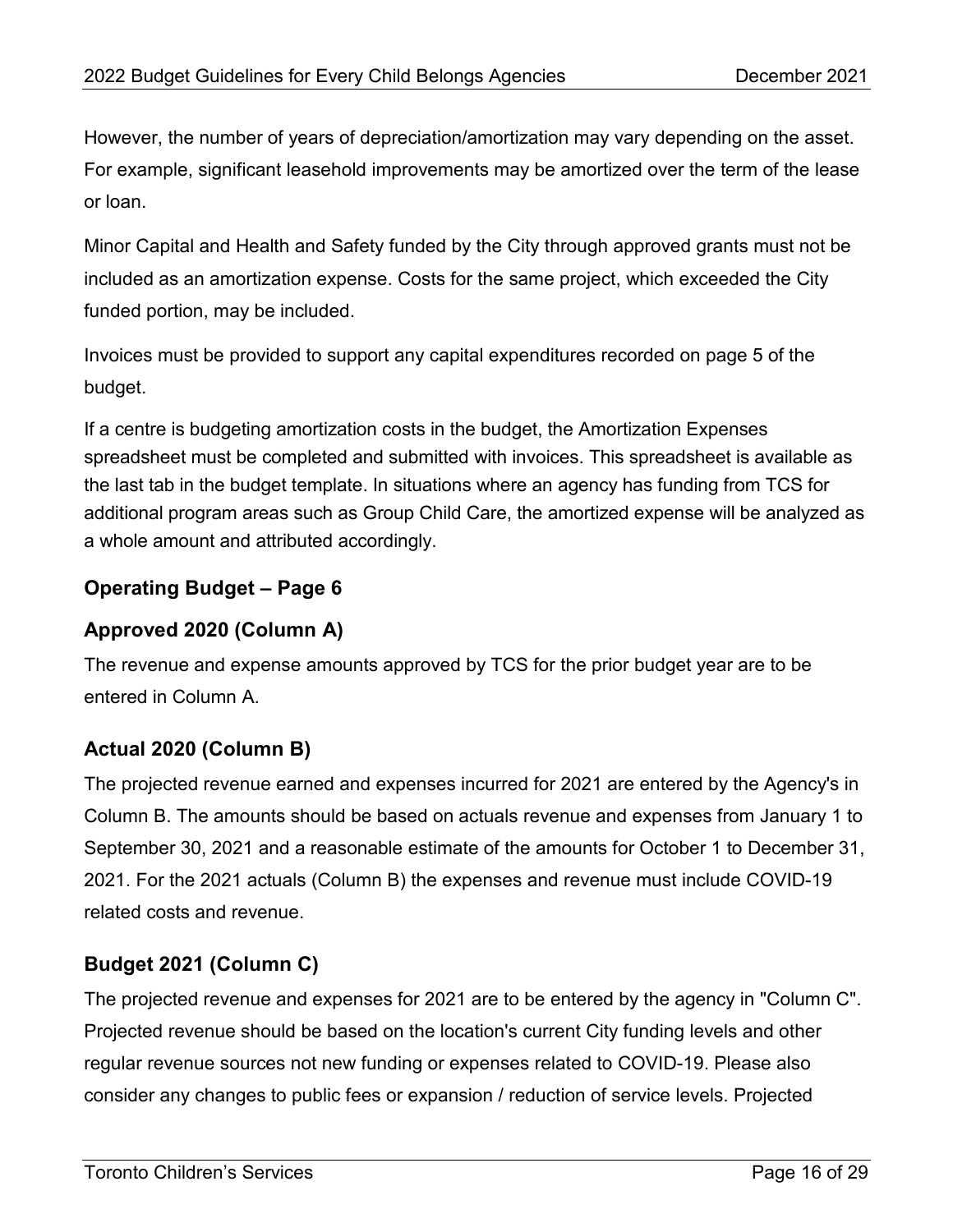expenses should include salary increases, increases to operating costs related to inflation/cost-of-living, and any other planned increases to operating expenses.

#### <span id="page-16-0"></span>**Revenue**

The program funding entered on page 6 should match the amount stated in the agency's Schedule 4.1 Payment for the Provisions of Special Needs.

### <span id="page-16-1"></span>**1999 - 2005 Pay Equity Grant**

This grant should include the following four amounts: Compounded Base 1% Liability; 2003/04 1% Base Liability; Estimated 2004/05 1% Base Liability with Compounding and April – December 2005 1% Base Liability.

The total 1999 – 2005 Pay Equity Grant for an agency should match the amount per the agency's service agreement. For multi-site/multi-service agencies, the aggregated total of 1999 – 2005 Pay Equity Grant for all sites/programs should be equal to the total amount on the agency's service contract.

1999 – 2005 Pay Equity Grant should **not** be included in the amount reported on the program funding line and the amount should be equal to the total 1999 – 2005 Pay Equity Grant calculated on page 3.

## <span id="page-16-2"></span>**Other Wage Grants**

Other sources of revenue are captured on page 8 of the budget and are not recorded in the operating budget on page 6. The operating budget on page 6 should reflect the City funded revenue and the anticipated expenses corresponding to this revenue.

## <span id="page-16-3"></span>**Other Budgeted Expenses- Page 6**

#### **Program Related**

Include items purchased that are individually less than \$5,000 such as play materials, equipment, furnishings, screening tools, and resource materials that support service provision.

Any single items purchased that exceeds \$5,000 will fall under the capital expenditure category, amortization/depreciation.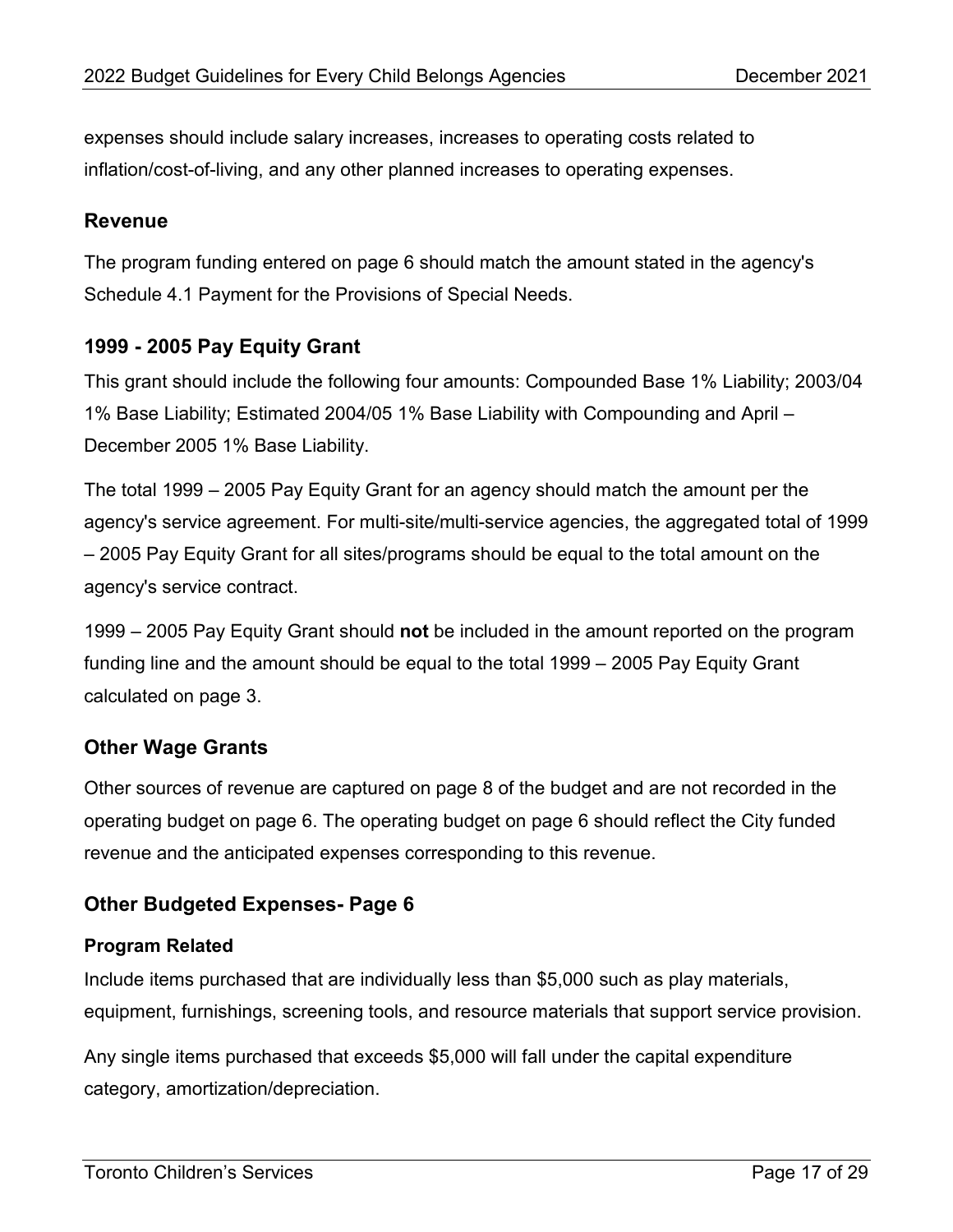**Any new amortization expense is not allowable for programs located in schools as capital expenditures/leasehold improvements to school buildings are funded separately by the School.**

#### **Rent**

Rent includes rental costs associated with the child care location, not including permit fees paid to the school board. A copy of the current lease must be submitted to TCS and will be retained on file. The lease agreement must support the rent cost included in the budget submission. In certain cases, a lease letter is acceptable. This letter must be updated annually and must specify rent amount. If the lease agreement specifies an amount that is charged for utilities and maintenance, these costs should be reported as utilities/maintenance expense. Rent is assessed for reasonableness in comparison to the lease and considers the utilization of the licensed capacity. A lease or lease letter must include the following:

Address on lease must correspond with the location of the program.

- Length of time of lease must be specified.
- Description of space being used for the Every Child Belongs program and the amount of square footage being used must be specified. If the percent of building occupancy is included, this must be specified and be reasonable based on the Consultant's/Resource Supervisor's knowledge.
- Documents must be signed, dated and be on the letterhead of the landlord/property management company/property owner.

#### **School Board Permit Fees**

Permit fees are those paid to the school board for non-instructional days or for alternate space, that is **not** already paid to the school board directly by the City under the School Occupancy Agreement. A copy of the invoice may be required to support the permit fees included in the budget submission.

#### **Mortgage Carrying Costs**

A copy of the current mortgage document with current mortgage carrying costs must be submitted to Children's Services and will be retained on file. The mortgage document must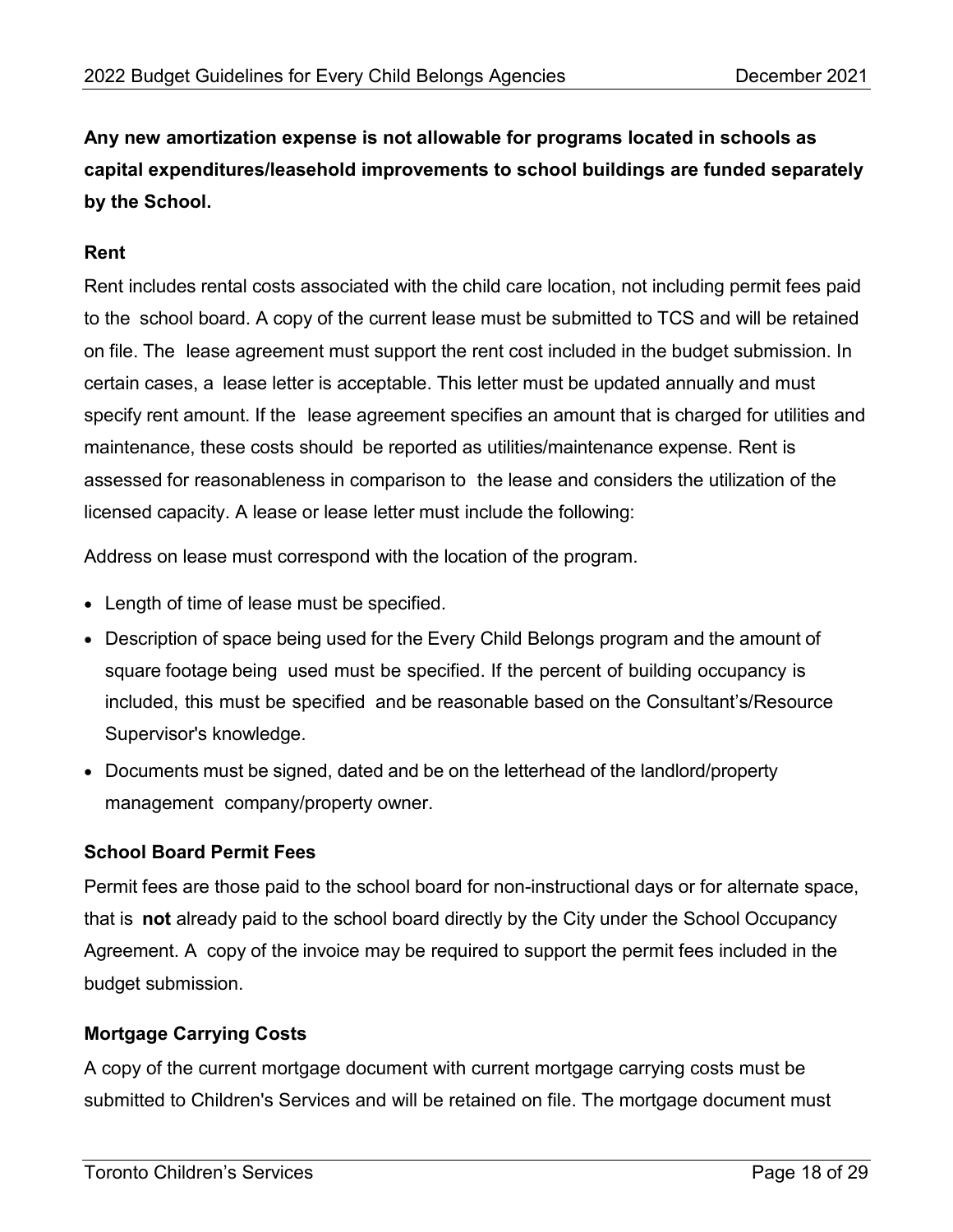specify the carrying costs for the mortgage. Interest charged on the mortgage is recognized, but not the principal portion of the loan.

Agencies must provide a certified market value assessment to confirm the reasonableness of rent expense if the Every Child Belongs agency pays rent to a related party that owns the building in which the program is located.

#### **Utilities/Maintenance**

Include costs for utilities and maintenance and for the repair and upkeep of the property related to the Every Child Belongs program.

#### **Property Taxes**

Include costs applied to the Every Child Belongs program. If property taxes are incorporated into your rental agreement and monthly rent expense, do not enter property taxes separately on this line.

#### **Insurance**

Include costs related to general liability coverage of not less than \$2 million and coverage for Director's liability.

As insurance coverage is renewed, a copy of the updated certificate of insurance must be submitted. Agencies are now able to upload their Certificate of Insurance using the new document upload feature in the online portal. Prior to starting, please review the guide and video available under Tips, Tricks & Help on the right of the Financial Home page of the Operator Portal.

The certificate of insurance must list **all locations where programs are delivered** and are in

receipt of funding from the City, contain a cross liability clause, and name the City as an additional insured.

#### **Cleaning & Housekeeping Expenses**

This category includes supplies for cleaning, laundry and kitchen supplies. It does not include any staffing costs for staff that perform cleaning/housekeeping tasks.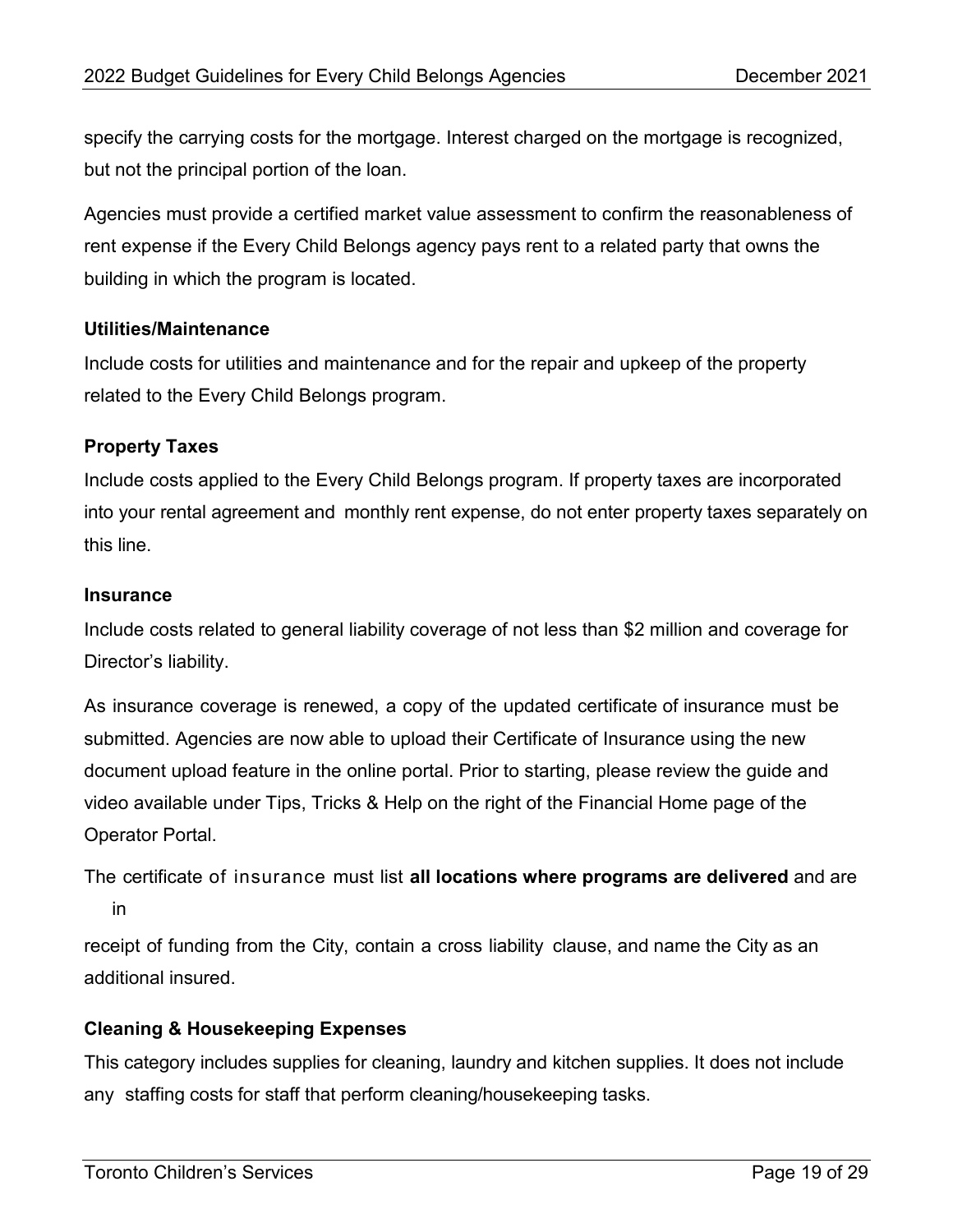#### **Office Related Expenses**

Include items purchased for office use that are less than \$5,000 such as advertising, telephone, internet, data, computer, printing/photocopying expenses, office supplies, bank charges, and business taxes. Any office related items greater than \$5,000 should be reported under the capital expenditure category, Amortization/Depreciation.

#### **Professional Fees**

Includes audit fees.

### **Legal Fees**

Includes all legal costs related to the operation of the Every Child Belongs program.

#### **Training and Development**

Include staff training and development, workshops, conferences and resource material costs.

#### **Business Travel**

Include costs for business travel for agency supervisor/manager to attend meetings, workshops and complete child care visits with staff. The maximum allowable is \$1,500.

#### **Staff Mileage**

Include costs for meterage/parking for providing consultation services. The maximum rate to be used to determine allowable costs is the City's approved kilometre allowance, which is currently 52 cents per kilometre.

#### **Contracted Services**

Specialized contract services include services provided under contract such as occupational therapist, behaviour specialist, psychologist, or psychiatrist. These costs should be included under Contracted Services on page 6, **not** under contracted administration on page 3.

#### **Other Costs**

Include any other costs that are unique to the agency which are not already itemized as an expense in the budget. These costs must be specified and would include such items as subscriptions to journals and magazines, memberships, and parent/board expenses. (Expenses related to school buses and bad debts are not allowable).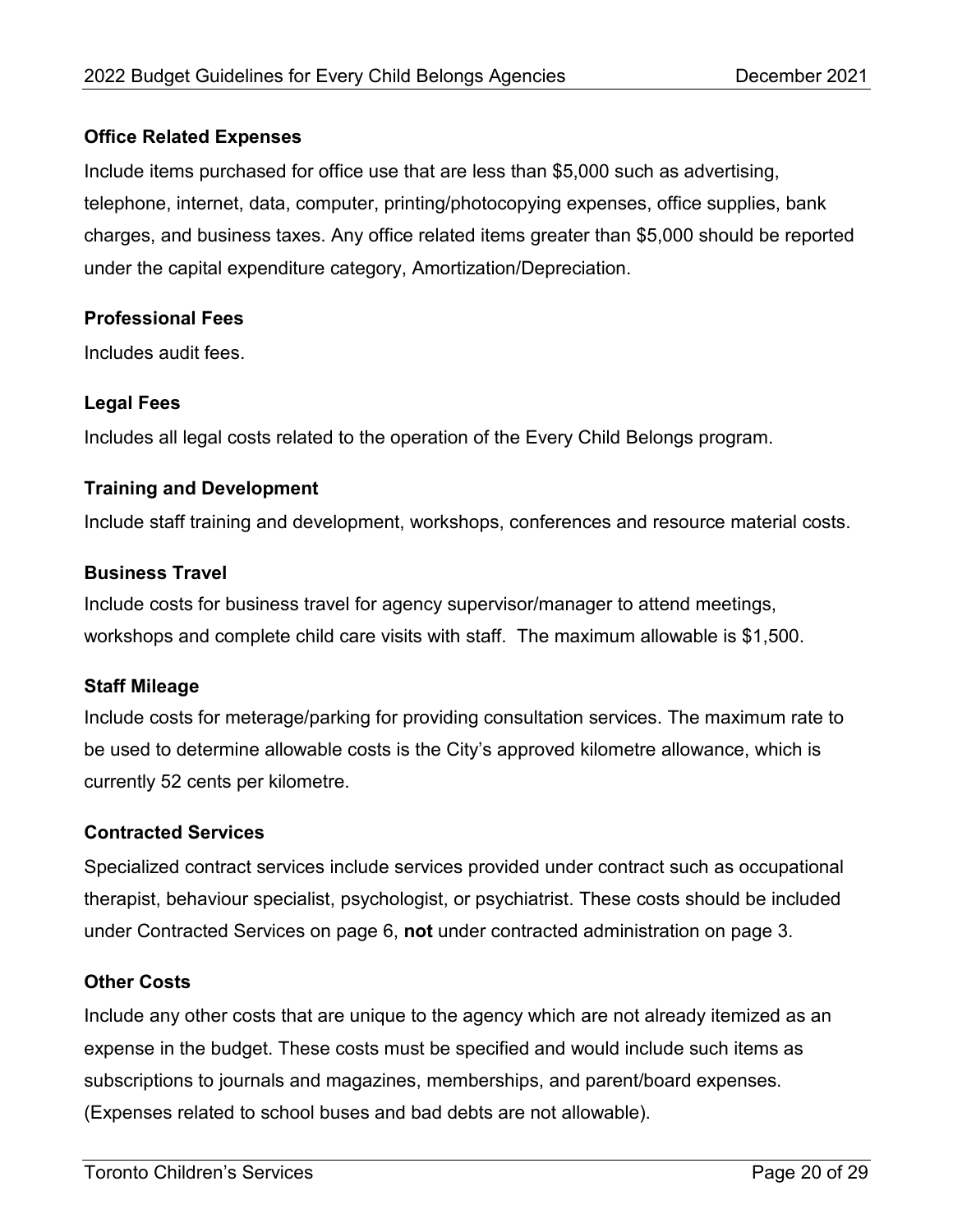New - Other costs do not include expenses related to COVID-19.

The Audit Guidelines provide a list of additional expenses not allowable in Every Child Belongs budgets.

#### <span id="page-20-0"></span>**Contracted Service Targets – Page 7**

In order to assist in service planning, Children's Services requires agencies to provide the following information on activities offered in the community

#### **Staffing**

#### **Total Number of FTEs**

- All full time equivalents that are funded by the City of Toronto who directly and indirectly support the provision of Every Child Belongs services to licensed child care programs including Resource Consultation staff, specialists, administration, supervisors etc.
- Reporting: Data is reported **twice a year**.

#### **FTEs Providing Consultation**

- Only those FTEs that are funded by the City of Toronto who directly support the provision of Every Child Belongs services to licence child care programs i.e. Resource Consultation Staff.
- Reporting: Data is reported **twice a year**.

#### **FTEs Providing Other Funded Services**

- Full time equivalents that provide other services such as behaviour, registered nurse or occupational therapy consultation.
- Reporting: Data is reported **twice a year**.

#### **Consultation Service**

Agencies only report service targets for services they are funded to deliver.

Number of Children Served through Individual Consultation

\*Base target of 32 children per Consultation FTE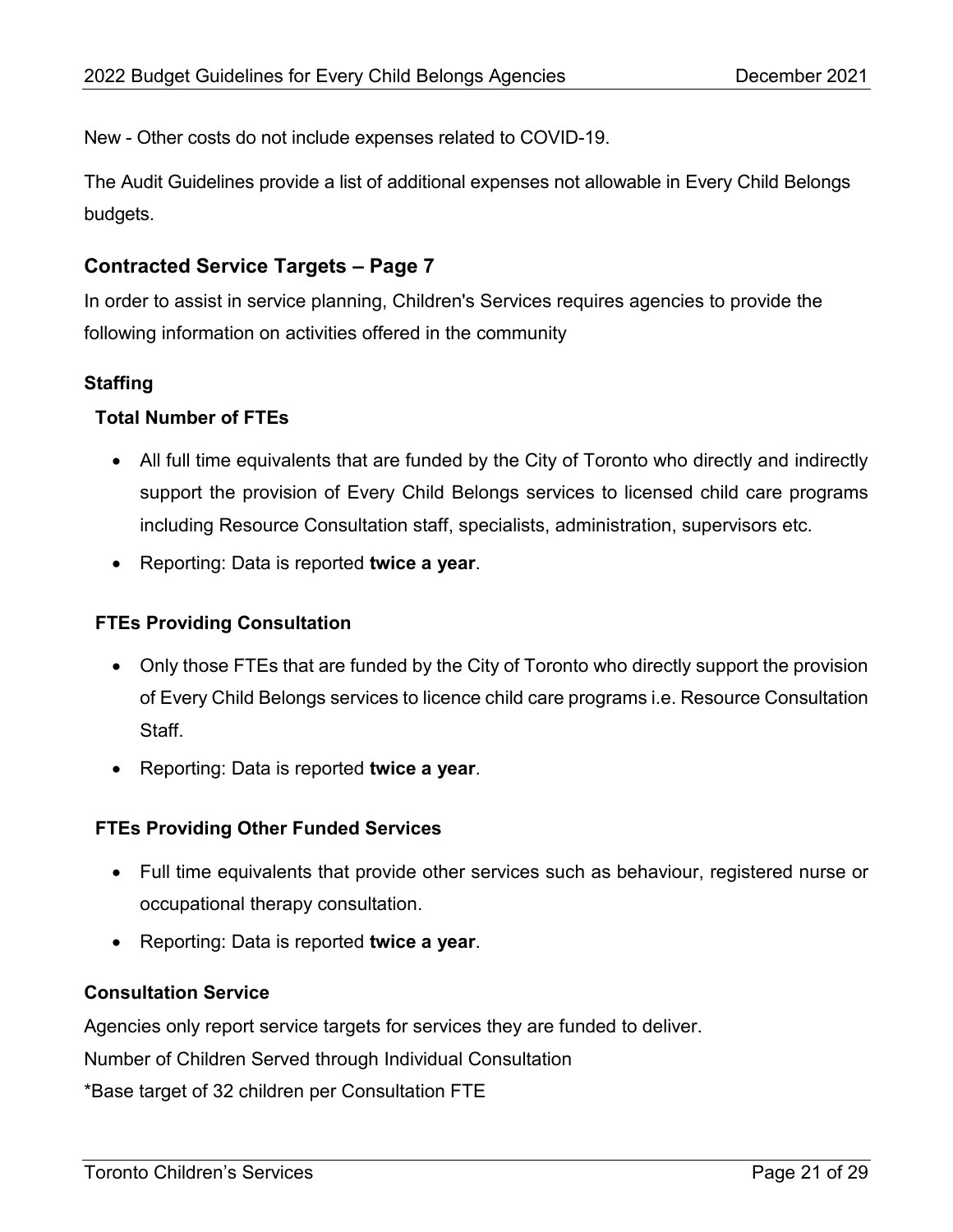• Consists of the number of children for whom there is a written consent, a file is opened for the purpose of: Every Child Belongs, individual consultation and/or service navigation while in or awaiting placement in a licensed child care program.

Reporting: Cumulative service data is reported/verified **twice a year** resulting in total number served at calendar year end. Children are recorded only once in a calendar year.

• In response to Provincial Service Target requirements, the total number of children served must be further broken down and reported/verified **twice a year** in the following age groupings:

| <b>Program Offerings</b> | Ages                                  |
|--------------------------|---------------------------------------|
| Infants                  | 0 to 1 year 6 months                  |
| <b>Toddlers</b>          | 1 year 7 months to 2 years 6 months   |
| Pre-school               | 2 years 7 months to 3 years 11 months |
| Junior Kindergarten      | 4 years to 4 years 11 months          |
| Senior Kindergarten      | 5 years to 5 years 11 months)         |
| School Age               | 6 Years to 12 years 11 months         |

#### **Number of Program Consultations**

- Base target of five per Consultation FTE
- Consultations to the child care program that relate to a specific program goal or identified program need requested through the Every Child Belongs Service Request System.
- Reporting: Cumulative service data is reported/verified twice a year resulting in total number of Program Consultations at calendar year end.

#### **Number of Workshops**

- Base target of six per Consultation FTE
- Formal training delivered or facilitated by Every Child Belongs staff that are scheduled for a target audience of child care staff, home child care visitors or providers, families, other adults or a combination of adults and children.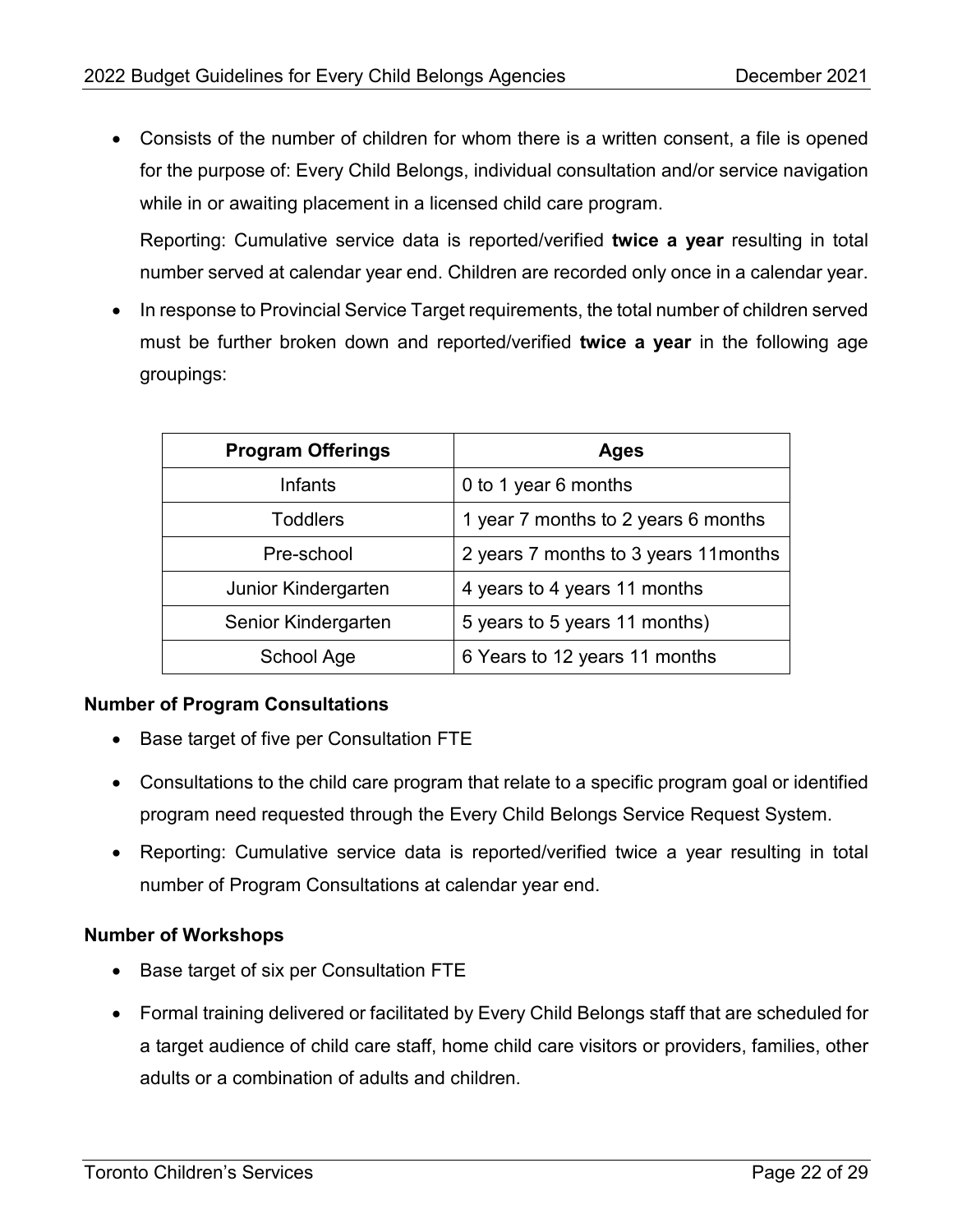• Reporting: Cumulative service data is reported/verified **twice a year** resulting in total workshops delivered at calendar year end.

#### **Number of Workshop Participants**

- Base target of 60 per Consultation FTE
- Total number of individuals who attend Every Child Belongs workshops delivered by your agency (see workshop definition)
- Reporting: Cumulative service data is reported/verified **twice a year** resulting in the total number of participants at calendar year end.

#### **Number of Children Served Though Other Funded Services**

- Children who are served through other funded services (only applies to select agencies).
- Reporting: Cumulative service data is reported **twice a year**.

#### **Number of Children Served Through Specialized Consultation Services**

Children who have received Specialized Consultation from an Occupational Therapist Behaviour specialist, Psychologist/Psychiatrist or Registered Nurse who is funded by the City of Toronto through the Every Child Belongs budget (only applies to agencies funded to deliver the consultation service).

Reporting: Cumulative service data is reported/verified **twice a year**.

#### **Number of Children Registered in Specialized Nursery Child Care Programs**

- Number of children enrolled in programs offered by select specialized nursery programs (only applies to select agencies).
- Reporting: Data reported **twice a year** according to Operating enrolment.

**Note**: Actual service data including total gross service provider costs must also be reported to the City **twice a year**.

#### <span id="page-22-0"></span>**Other Funding Information – Page 8**

Agencies who receive funding from other sources, to provide services beyond the core services funded by TCS, should list the funding amount and source on page 8. This data is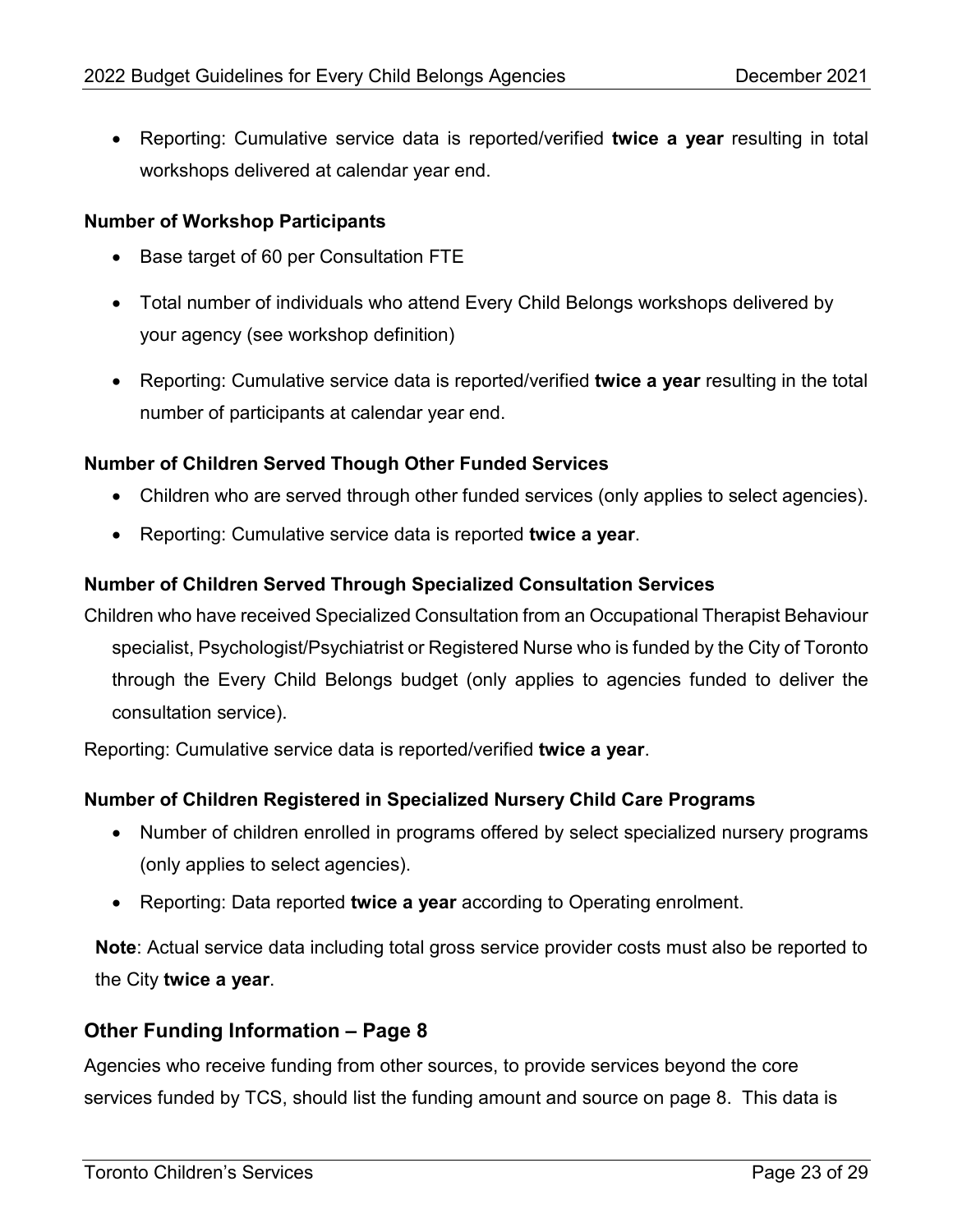provided for information purposes only and is not subject to approval by the Resource Supervisor/Consultant.

**NEW:** As a result of the COVID-19 pandemic, Agencies may have accessed new funding sources and/or funding types to support operations. See list below:

- Canadian Emergecny Wage Subsidy ("CEWS")
- 10% Wage Subsidy for Employers ("10% WS")
- Canada Emergency Commercial Rent ("CECRA")
- Canada Emergency Rent Subsidy ("CERS")
- Canada Emergency Business Account ("CEBA")
- Ontario Small Business Grant

Agencies are required to include all federal or provincial revenue types received within the "Other Funding" tab. This information will be recorded in Column B under Reported Actuals for 2021.

## <span id="page-23-0"></span>**Program Funding Level**

TCS cannot increase the program funding paid to any service provider without City Council approval. However, TCS may lower funding levels based on results of budget analysis and/or contracted service targets not being met. In these cases, the agency is advised in writing and is sent a revised Schedule, listing the revised service targets and program funding level.

## <span id="page-23-1"></span>**Surplus (Deficit)**

The surplus (deficit) line allows agencies to report any planned over or under expenditure for 2021. When completing the 2021 budget the surplus (deficit) line should be used by agencies to balance budgeted expenditures against anticipated revenues.

If the agency's actual performance for the year resulted in a deficit (even though a surplus is budgeted), there should be a clear reason given for the deficit. A well thought out, realistic business plan that identifies how the deficit will be addressed within the following year should be submitted along with the audited financial statements.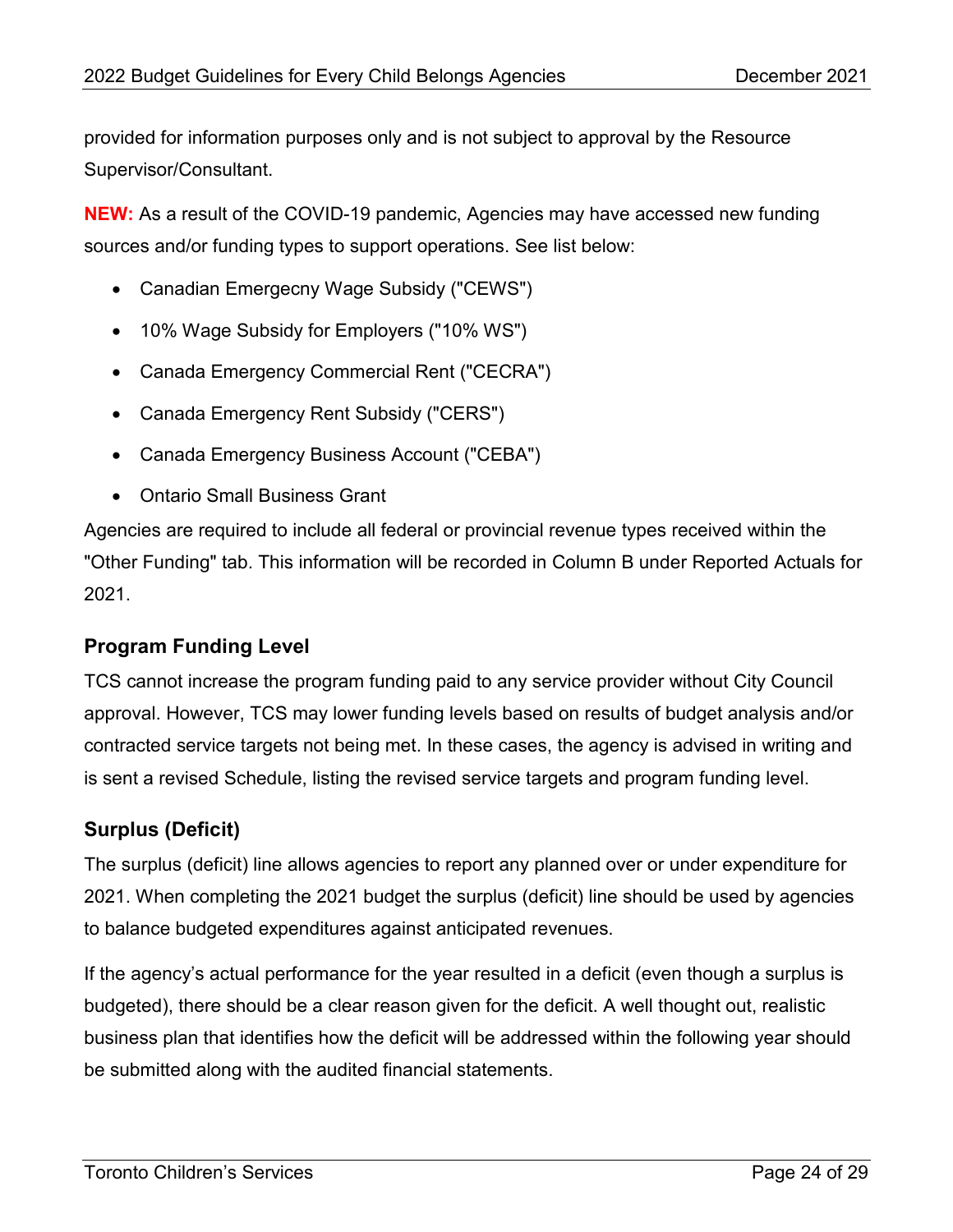## <span id="page-24-0"></span>**Approval of Budget by the Board of Directors and Budget Submission Deadline**

The budget must be approved by the Board of Directors and signed by a Signing Officer of the Board before it is submitted to Children's Services, certifying the accuracy of the information provided in the budget.

Please send the **original signed copy** of the budget and all required supporting documents by **November 30, 2021** to the address below:

Toronto Children's Services Nancy Hendy Program Manager, Every Child Belongs Unit 10th Floor, Metro Hall, 55 John Street Toronto, ON, M5V 3C6

Please retain a copy of the budget at the agency for your files.

An additional excel copy of the budget may be submitted to the Consultant/Resource Supervisor.

The 2022 budget forms are available on the TCS website.

If you have any questions about the budget, contact Children's Services Consultant or Resource Supervisor assigned to your agency.

## <span id="page-24-1"></span>**Service Contract Responsibilities**

The City enters into Service Agreements with agencies who provide a range of services to children with extra support needs, including children with behavioural, physical, and/or developmental disabilities or delays. These agencies provide service and support to children with extra support needs and/or provide support and training to staff, parents, and volunteers in licensed child care and home child care programs, to support and increase opportunities for inclusion of children with extra supports needs.

The agency may use the funding to purchase the services of specialized staff to support children with extra support needs in child care or to purchase specialized toys and equipment to support the program plan of an individual child with extra support needs.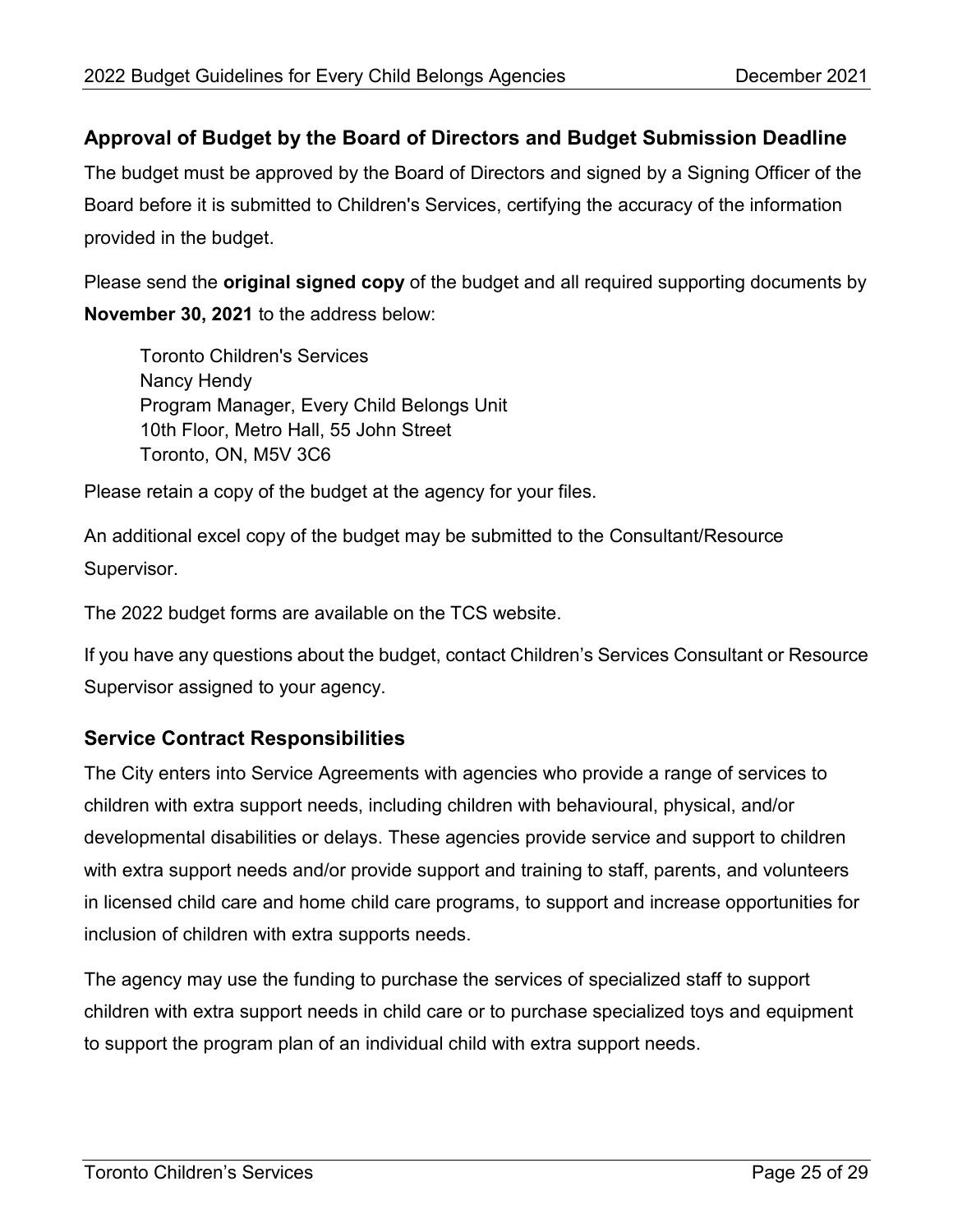## <span id="page-25-0"></span>**Service Provider/Agency Responsibilities**

Service providers are required to submit various reports/documents etc. to TCS each year. For information on the submission deadlines please refer to the **2022 Business Cycle** which is available on the **Contract & Financial Information** web page.

## <span id="page-25-1"></span>**Submission of Annual Operating Budget**

All service providers must submit a realistic operating budget for each location that receives funding. Preparing an operating budget is a process that requires the agency's management to plan for the current year, as well as any planned changes to the agency's operations. Entering the details of the program's budget into the TCS budget template is one aspect of an agency's budgeting process and should not be the extent of the agency's process of planning for the budget year.

Funding approved by the City is based on the program's planned operations as outlined in their approved budget for the year. Any changes to the program's service levels, staffing levels, public fees, or days of operation may impact the agency's funding indicated in their Service Agreement and Schedules.

Agencies should discuss in advance, any planned changes to the agency's operations (e.g. staffing levels, service levels, or days of operation) with their Children's Services Budget Consultant/Resource Supervisor who can advise the agency of whether changes to operations will impact funding levels, whether an application to amend the Agency's Service Agreement is required, and the timing of any changes to the Agency's Service Agreement and/or funding.

## <span id="page-25-2"></span>**Child Care Operating Standards**

The [Child Care Operating Standards \(CCOS\)](https://www.toronto.ca/wp-content/uploads/2019/01/8f5c-cs-aqi-child-care-operating-standards.pdf) are part of TCS's quality framework. All service providers with a Service Agreement are required to meet the **financial requirements** outlined in the Operating Standards, which are available on the 'Early Learning & Child Care Partners' Assessment for Quality Assurance web page.

## <span id="page-25-3"></span>**Audited Financial Statements**

In accordance with City policies and applicable Provincial guidelines, all programs must provide Children's Services with audited financial statements within four months of the agency's fiscal year end if they receive \$20,000 or more in Every Child Belongs funding within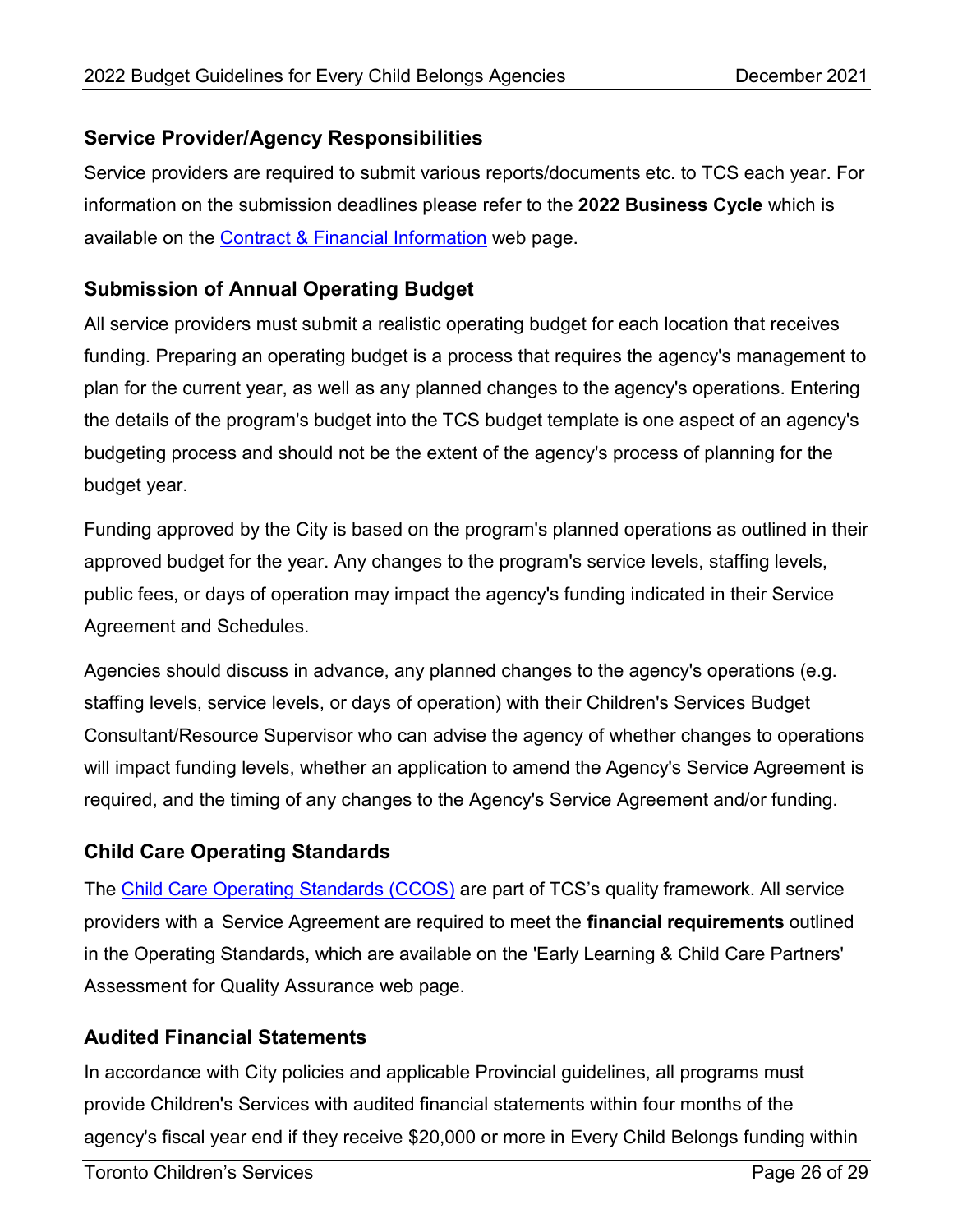a calendar year, any combination of Every Child Belongs funding and 1999 – 2005 Pay Equity Grant, totaling \$20,000 or more.

When an agency operates multiple programs/locations, the funding threshold is set at the agency level.

Agencies who are unable to meet the audit submission deadline must submit an extension request, in writing, to their Children's Services Consultant/Resource Supervisor. The extension request should include the reason for the extension as well as the anticipated submission deadline. Failure to submit an audit in the specified format will result in sanctions being applied.

Financial Statement submissions, whether audit or review engagements, must contain a Report (Opinion Statement) signed by a Licensed Public Accountant ("LPA") who is independent of the agency. It is the responsibility of the agency to confirm the auditor has a valid license to perform Audits and/or Review Engagements in Ontario. For more information about Auditors, Audits and Review Engagements, please contact the Certified Professional Accountants Association of Ontario.

**New** - Agencies will be required to **revise and resubmit** audited financial statements that:

- Do not comply with Canadian Auditing Standards;
- Are not prepared based on the appropriate accounting standards;
- Are not completed by a Licensed Public Accountant (LPA).
- Are not in compliance with TCS Audit Guidelines and financial reporting requirements,
- Do not present the revenue and expenses using the same line by line format as in the approved Budget.

The audit recovery is calculated based on fiscal year of the Agency and not calendar year. ECB funding received for the period of the fiscal year are compared to the expenses for the same period, any underspent amount are considered as recoverable amounts.

For more information related to the required format of the audited financial statements, please review the [Audit Guidelines for Agencies,](https://www.toronto.ca/wp-content/uploads/2019/01/8ed8-cs-audit-guidelines.pdf) which is available at 'Early Learning & Child Care Partners - Contract & Financial Information' web page.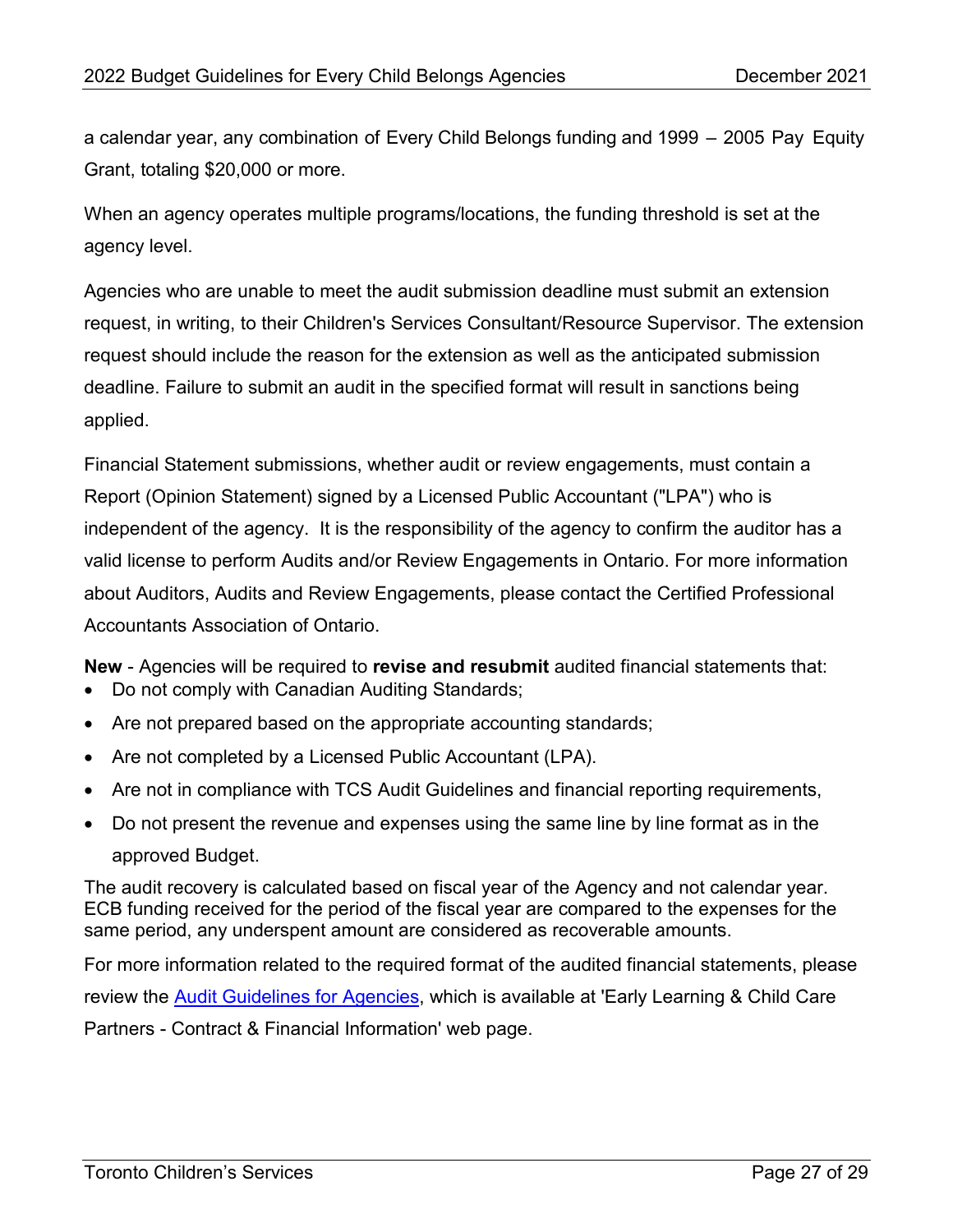### <span id="page-27-0"></span>**Other Requirements**

- Agencies are encouraged to accumulate a surplus not exceeding three months of average operating expenses in order to meet unforeseen contingencies. This surplus may **not** be accumulated using Every Child Belongs funds.
- When an agency has incurred a deficit, Children's TCS will review the audited financial statements during the audit analysis and if necessary will request a business plan. TCS will analyze the impact on financial viability and consider the materiality of the deficit as well as changes over the prior year. The business plan should be realistic and identify how the deficit will be addressed in the following year.

## <span id="page-27-1"></span>**Other Funding Requirements**

#### **Governance**

- New Agencies are required to maintain a current Form 1 Ontario Corporation Schedule A, filed with the Ministry of Government Services. Please note that Children's Services may request agencies to provide a current copy of the Form 1 as a part of the agency review processes.
- The list of Board Members, Signing Officers, and other agency contacts must be updated/ reviewed annually and kept current.
- Non-profit agencies shall submit a copy of the Annual General Meeting (AGM) Minutes each year. The minutes shall include the approval of previous year's AGM minutes, approval or availability of previous years audited financial statements, election of the Board of Directors and appointment of the auditor.
- Two Signing Officers are required for cheque signing purposes in a non-profit agency.

#### **Documentation**

- A number of supporting documents (i.e. insurance, salary scale, staffing changes, pay equity plan, cost of utilities, etc.) must be submitted with the annual budget in order to determine funding levels for the year including current lease agreements and collective agreements.
- These documents are reviewed to assess the reasonableness of the nature, type, and amount of expenses incurred by the Every Child Belongs program.
- If these are not available at the time of submission, please inform the Consultant/Resource Supervisor of the expected submission date. Failure to submit required documents may result in sanctions being applied and may include suspending the payment of advances.